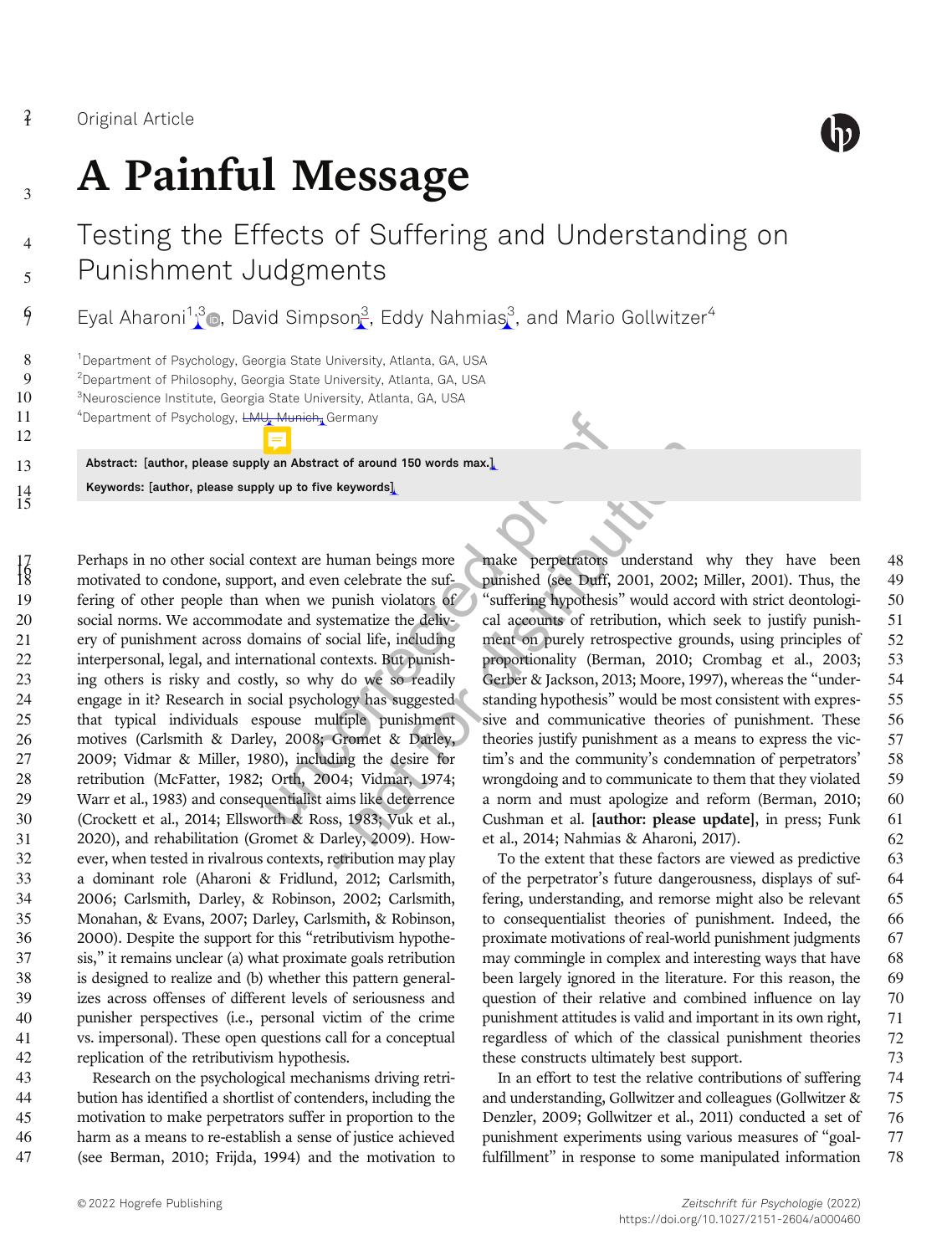(such as introducing evidence of suffering or understand- ing). Together, their findings suggest that, while evidence of perpetrator suffering increased victims' sense of justice achieved to some degree, goal-fulfillment after punishing the perpetrator was most clearly observable when the per-84 petrator demonstrated an understanding of why he or she had been punished (Gollwitzer & Denzler, 2009; Gollwitzer et al., 2011). Thus, these studies provide solid empirical evi- dence for the "understanding hypothesis" but only weak 88 and inconsistent evidence for the "suffering hypothesis."

partner unfairly (Molnar et al., evidence of perpetra<br>
municative function of punish-<br>
d among young children, who<br>
ement. The moral c<br>
strong costs to punish wrong<br>
do sincere apology and<br>
ded about the punishment than<br>
t Other studies using economic games have shown similar effects, finding, for instance, that anonymous participants are more likely to shift from a severe to moderate punish- ment strategy when they believe cheaters would be informed of why they have been penalized – namely because they treated their partner unfairly (Molnar et al., 2020). Support for the communicative function of punish- ment has even been found among young children, who elected to incur greater personal costs to punish wrongdo- ers who would be informed about the punishment than those who would not (Marshall et al., 2020; Twardawski & Hilbig, 2020). These studies are insightful because they help to identify the characteristic features of punishment goal fulfillment. The results of such studies thus contribute 103 to theoretical models of punishment, but even more, they help to clarify the social utility of different punishment strategies and to predict when the delivery of a given puni-106 tive sanction will terminate, or instead, escalate.

 Despite these scientific advances, open questions remain about the stability and generalizability of these effects. First, many of the studies described above did not independently manipulate the perpetrator's level of suffering. For instance, Gollwitzer and colleagues (2011 [author: citation ok now?]) tested the "suffering hypothesis" by comparing pun- ishment conditions to a "fate" condition in which partici- pants were informed that the ostensible perpetrator had "bad luck." Importantly, the amount of harm done to the perpetrator was allegedly equal between the punishment and the "fate" condition, and the perpetrator's actual suffer-118 ing was not visible to participants. Only one recent study used a direct display of the perpetrator's suffering after punishment and varied it experimentally (Eder et al., 2020). In this study, which measured retaliatory aggression in response to provocations by an opponent on an ostensible winning streak, participants reduced their retaliatory aggres- sions when the opponent displayed a facial expression of pain (but not other emotions), suggesting empirical support 126 for the "suffering hypothesis." It is unclear whether these differences between studies are attributable to differences 128 in the task format, in the way suffering is defined, or some other factor.

130 Second, these tests of the suffering and understand-131 ing hypotheses have largely adopted a dyadic, two-party structure (Eder et al., 2020; Funk et al., 2014; Gollwitzer & 132 Denzler, 2009; Gollwitzer et al., 2011). In that format, the 133 punisher, who also is the victim, has a vested interest in 134 the delivery of punishment, making it distinct from imper- 135 sonal sanctions, such as criminal sentencing, in which the 136 punisher (e.g., a judge or jury) does not have direct, personal 137 stakes in the punishment. From a traditional rational choice 138 perspective, impersonal punishers should not engage in 139 costly punishment, and yet research has shown that they reg- 140 ularly do so (Fehr & Fischbacher, 2004). Some research sug- 141 gests that they are even more punitive than personal 142 punishers, namely the victims of the crime (e.g., Zhou 143 et al., 2017). 144

relation of purism<br>
relation to the current contract the current contract the current contract to the punishment than<br>
that the perpetrator came to un<br>
a 2020; Twardawski offense, Although evidence of st<br>
sightful because One recent vignette study (Bauer & Poama, 2020) exam- 145 ined, in an impersonal context, the independent effects of 146 evidence of perpetrator suffering and moral change on per- 147 ceptions that justice had been achieved by prison punish- 148 ment. The moral change was operationally defined as a 149 sincere apology and desire to help crime victims, implying 150 that the perpetrator came to understand the gravity of his 151 offense. Although evidence of suffering did increase partic- 152 ipants' justice perceptions, evidence of moral change had a 153 considerably larger effect. While such findings are illuminat- 154 ing, none of the previous studies has directly manipulated 155 the personal versus impersonal perspective, so it is unclear 156 to what extent punishment by impersonal punishers is sim- 157 ilarly motivated by a desire that the perpetrator suffer *per se*,  $158$ or to what extent their punitive motives can be satisfied by 159 signals of understanding, even in the absence of suffering. 160

A third question about the existing punishment literature 161 arises from the fact that many of these studies employ eco- 162 nomic-style games, so they are limited to the study of rela- 163 tively benign norm violations, like inequitably distributing 164 small amounts of game money. As a result, it remains 165 unclear whether their findings generalize to more serious 166 types of violations, such as various types of criminal behav- 167 ior. On the one hand, more serious norm violations should 168 evoke a stronger desire for suffering, and perhaps greater 169 demand for understanding and remorse. But on the other 170 hand, for these more serious offenses, people may have 171 higher demands for evidence that the perpetrators actually 172 suffer and actually understand that what they did was 173 wrong. In one study, for instance, researchers found that 174 when a hypothetical rape was portrayed as more inten- 175 tional, people attributed less remorse to the perpetrator 176 (Kleinke et al., 1992) presumably, the seriousness of the 177 crime raised participants' thresholds for what constitutes 178 genuine remorse. Because of the conflicting predictions 179 on this matter, we make no predictions about moderating 180 effects of offense seriousness on punishment behavior. 181 However, any evidence that crime seriousness does or does 182 not moderate the effects of understanding or suffering will 183 be a valuable contribution to the punishment literature. 184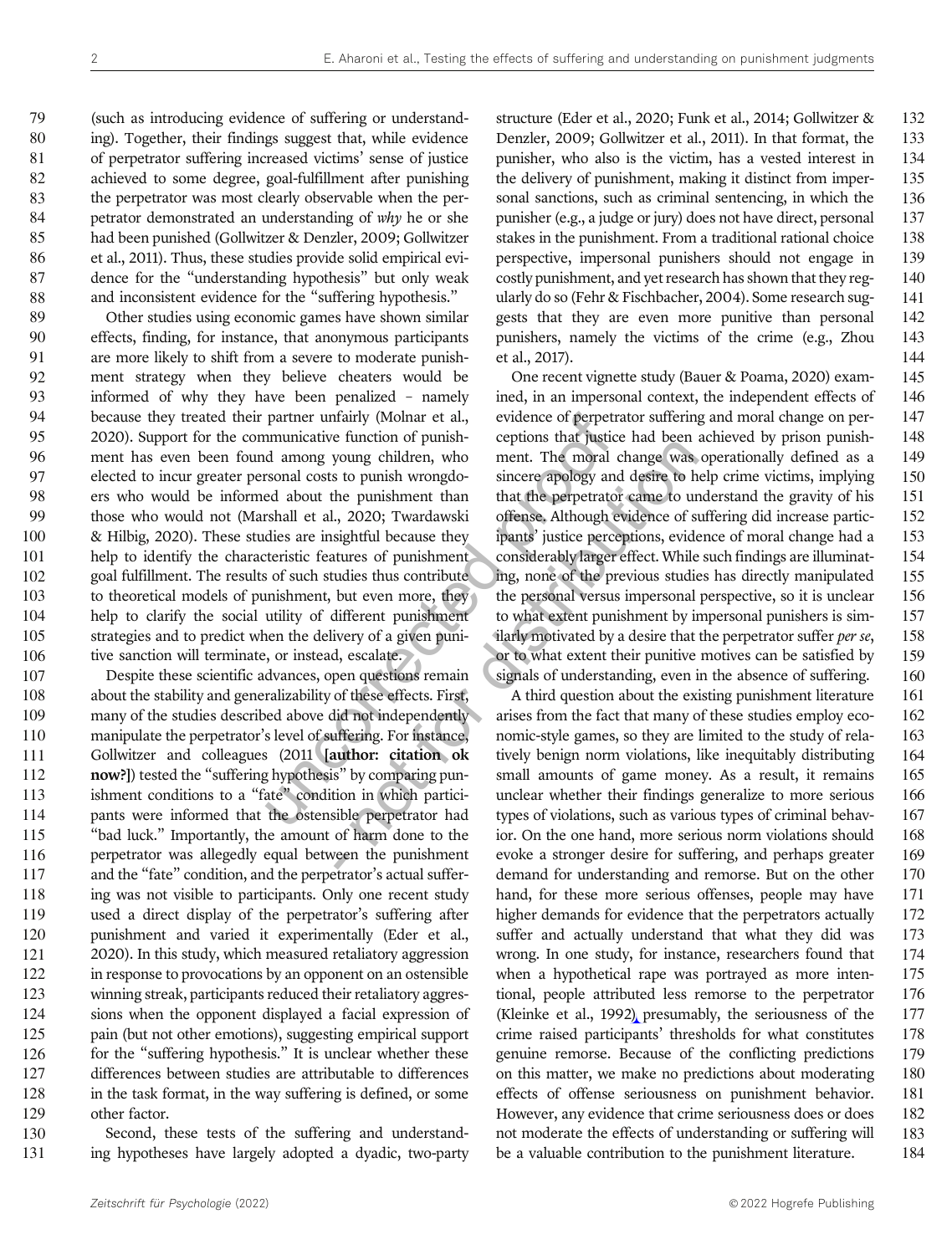A fourth question is whether any effects of suffering or understanding on punishment goal fulfillment are influ- enced by self-reported support for conventional justifica-188 tions for punishment (i.e., retribution, utility, rehabilitation, and communication). We make no a priori predictions about these relationships (for results, see Appendix B, available at https://dx.doi.org/10.23668/psycharchives.5005).

understanding. If understand<br>
tor fully understood the risk also expected that indi<br>
imission of the crime but did would be greater in<br>
eact this kind of understanding to understanding than in<br>
tense provided be portrayed On a related point, existing research on the roles of suffering versus understanding typically frames these two motivations as independent, but more complex relation- ships are possible. For example, do people desire more pun- ishment when suffering and understanding are both absent, or could the presence of understanding actually evoke more punishment, perhaps by implying greater criminal intent? This latter possibility suggests that researchers need to be careful about how to define understanding. If understand-201 ing means that the perpetrator fully understood the risk of harm even before the commission of the crime but did it anyway, we would not expect this kind of understanding to pacify punishers; if anything, it should increase punish- ment further. In order for understanding to achieve punish- ment goal fulfillment, it should be portrayed as a newfound realization that is a retrospective response to the crime. Similarly, a deep understanding does not just mean that 209 perpetrators understand that their actions caused harm. It means that they believe that their actions were wrong and feel remorseful about the harm they caused (see Duff, 2001). In other words, the type of understanding that is most likely to satisfy our punitive goals is one that includes remorse as a part of its definition.

 Defined in this way, and replicating previous research (Funk et al., 2014; Gollwitzer & Denzler, 2009; Gollwitzer et al., 2011; Molnar et al., 2020) we predict that punishment goal fulfillment will be greatest when perpetrators evidently 219 suffered from the punishment and understand that what they did was wrong. Conversely, punishment goal fulfill- ment will be weakest when perpetrators show no signs of having suffered and/or having understood the wrongful- ness of their actions. Such an interaction might suggest that people utilize suffering as a communicative device because they perceive it to be an effective way of inducing a deep understanding (Cushman et al., in press). In this way, evidence of suffering could serve as an indication that the perpetrator has internalized the message. Such an outcome would be consistent with hybrid theories of punishment, including evolutionary (e.g., Cushman, 2015) and commu- nicative theories (e.g., Duff, 2001; Nahmias & Aharoni, 2017). These open questions about the relative and interac- tive roles of suffering and understanding raise a demand for a conceptual replication and extension of this important body of research.

236 The present project addressed these questions with a 237 design that differs from previous research in several ways

but nevertheless represents a conceptual replication of this 238 research. Our specific objective was to test the effects of 239 perpetrator suffering and understanding in the expression 240 of retributive punishment attitudes toward criminal offend- 241 ers. The understanding hypothesis, as found in previous 242 research (e.g., Funk et al., 2014; Gollwitzer & Denzler, 243 2009; Gollwitzer et al., 2011; Molnar et al., 2020), predicts 244 that the signal that perpetrators understand why they have 245 been punished (and regret it) will increase satisfaction with 246 the punishment and reduce additional punishment recom- 247 mendations, relative to the no understanding condition 248 (a main effect of understanding). The suffering hypothesis, 249 also receiving some support (e.g., Eder et al., 2020), pre- 250 dicts that the induction of suffering in the perpetrator will 251 be sufficient to evoke satisfaction with the punishment 252 and reduce additional punishment recommendations. We 253 also expected that indicators of punishment goal fulfillment 254 would be greater in the presence of both suffering and 255 understanding than in any other combination of under- 256 standing and suffering (i.e., a synergistic interaction effect). 257

For the circuit of the circuit and the system and the system and the distribution of parallel increase punish-<br>
In the presenction and suffering (i.e., a synce of dof understanding understanding than in any other<br>
led incr To test these hypotheses in a criminal punishment con- 258 text, our study employed a contrastive vignette method 259 rather than a behavioral laboratory task as reported in pre- 260 vious studies. Our study also uniquely included manipula- 261 tions of crime seriousness and party perspective and a 262 unique measure of support for common philosophical justi- 263 fications for punishment in order to explore the potential 264 influence of these variables on our hypothesized effects. 265 However, core elements of those previous studies were pre- 266 served, namely the comparison of perpetrator suffering 267 (present vs. absent) and perpetrator understanding (present 268 vs. absent), and the inclusion of punishment and satisfac- 269 tion measures to estimate punishment goal fulfillment 270 (Gollwitzer & Denzler, 2009; Gollwitzer et al., 2011). In this 271 way, our approach represents a conceptual replication of 272 previous work on intuitive retributivism. All study methods 273 were preregistered at PsychArchives.org. For the complete 274 pre-registration protocol and study materials, see http:// 275 dx.doi.org/10.23668/psycharchives.3160. 276

#### **Method**  $277$

#### Sample Size Determination 278

As explained above, our crucial independent variables are 279 understanding (absent vs. present) and suffering (absent 280 vs. present), and we expected two main effects and interac- 281 tion between the two. Previous research found medium to 282 strong effects for the understanding hypothesis (Gollwitzer 283 et al., 2011, Study 1:  $d = 0.96$ ; Study 3:  $d = 1.22$ ; Funk 284 et al., 2014; Study 1: d = 0.94; Study 2a: d = 1.17; 285 Study 2b:  $d = 0.63$ ) as well as for the suffering hypothesis 286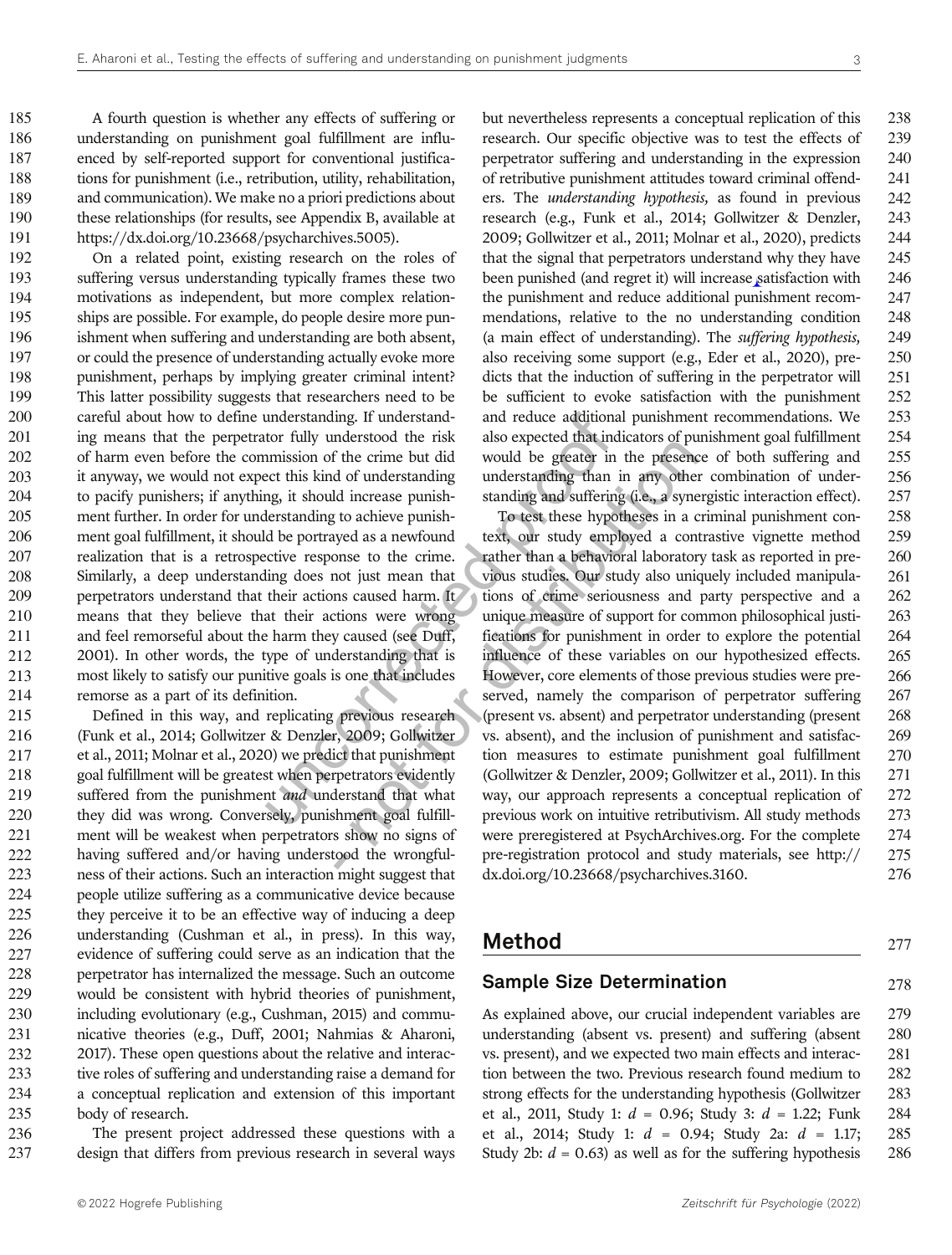287 (Eder et al., 2020: meta-analytic  $r = 0.39$ ), so we assumed a medium-size effect for our two main effects as well. For the hypothesized interaction effect, determining the population effect was more difficult because no previous study has tested such an interaction effect before. Assuming the inter-292 action effect is smaller than the main effects, we deter-mined it to be small to medium in size.

The mechanics are the main of the main state of a prioric discussion and a number of a priori and the sed our sample size estimation ventional two-factorial ANOVA o medium-size two-way interaction  $\times$  suffering) of  $f = .1$ 294 As we explain below in more detail, we used a 2 (suffer-295 ing present vs. absent)  $\times$  2 (understanding present vs.<br>296 absent)  $\times$  2 (personal vs. impersonal party)  $\times$  2 (crime seri-296 absent)  $\times$  2 (personal vs. impersonal party)  $\times$  2 (crime seri-<br>297 ousness low vs. high)  $\times$  2 (vignette order) mixed factorial 297 ousness low vs. high)  $\times$  2 (vignette order) mixed factorial 298 design with random assignment to conditions, where Sufdesign with random assignment to conditions, where Suf-299 fering, Understanding, Party, and Order were manipulated 300 between subjects and Crime Seriousness was varied within 301 subjects. The data were analyzed using mixed linear mod-302 eling. Since determining the necessary sample size in a 303 mixed linear model depends on a number of a priori 304 assumptions (Westfall et al., 2014), which are difficult to 305 make in our case, we based our sample size estimation 306 on power analysis for conventional two-factorial ANOVA 307 models. Assuming a small to medium-size two-way interac-308 tion effect (understanding  $\times$  suffering) of  $f = .15$ ,  $N = 472$ <br>309 cases are needed to detect such an effect with  $\alpha = .05$ cases are needed to detect such an effect with  $\alpha = .05$ 310 and  $1-\beta = .90$ . Note that this sample size estimation is con-311 servative, given that we used mixed linear modeling instead 312 of conventional ANOVA. In other words, the actual power 313 to detect a small- to medium-size interaction effect with 314 this sample size is likely higher.

#### 315 Participants

 One thousand three hundred thirty-one adults consented to the survey. Participation was restricted by age (18+ years) and country (US) and approximately matched to US Census data on age, gender, and education. Three hundred forty- five participants were excluded for incomplete data; 11 for failing a multiple-choice attention check ("What are the colors of the American flag?"); 197 for failing to recognize the correct crime from a multiple-choice list; 217 were excluded for failing to recognize the assigned party perspec- tive (personal or impersonal); 34 were excluded for indicat- ing they would change their punishment recommendation but failing to do so, or vice versa; 13 for being more than two standard deviations above the mean in terms of dura- tion, and 12 for taking less than five minutes. The remaining 514 cases were used for our analyses, which is a larger sample size than necessary (see above). The participants in this sample self-reported as: 46.5% male, 53.5% female; 8.2% Hispanic or Latino; 83.9% White/Caucasian, 8.2% Black or African American, 5.1% Asian, and 2.0% other/ unknown/prefer to not answer (ethnic and racial cate- gories were non-exclusive); and with a mean age of 48.6  $(SD = 17.5)$ .

#### Hypotheses 338

### The Understanding Hypothesis (H1) 339

The signal that the perpetrator understands why he has 340 been punished will increase satisfaction with the prospect 341 of parole and reduce additional prison sentence recommen- 342 dations relative to the signal that the perpetrator does not 343 understand why he has been punished, regardless of 344 whether the perpetrator suffered. Such an effect would con-<br>345 stitute a main effect of understanding. 346

| The Suffering Hypothesis (H2) |  |
|-------------------------------|--|
|-------------------------------|--|

Evidence of suffering will increase satisfaction with the 348 prospect of parole and reduce additional prison sentence 349 recommendations compared to evidence that the perpetra- 350 tor did not suffer, regardless of whether the perpetrator 351 understands why he is being punished. This pattern would 352 constitute a main effect of suffering. 353

#### The Understanding by Suffering Hypothesis (H3) 354

Indicators of punishment goal fulfillment will be greatest 355 among the combined presence of suffering and understand- 356 ing (a synergistic interaction effect). By contrast, goal fulfill- 357 ment will be weaker if suffering, understanding, or both are 358 absent. 359

### **Design 360**

mainter of which are difficult to<br>
which are difficult to<br>
myle size estimation<br>
wo-factorial ANOVA<br>
size two-way interactions of pumishment goal<br>
goal of  $f = .15$ ,  $N = 472$ <br>
altra model ing (a synergistic interaction effe This experiment employed a contrastive vignette method, 361 presenting text-based criminal case summaries that varied 362 in systematic ways. The design was comprised of a 2 Suffer- 363 ing (present vs. absent)  $\times$  2 Understanding (present vs. 364 absent)  $\times$  2 Party (personal vs. impersonal)  $\times$  2 Crime Seri-365 absent)  $\times$  2 Party (personal vs. impersonal)  $\times$  2 Crime Seri-365<br>ousness (low vs. high)  $\times$  2 Vignette Order mixed factorial 366 ousness (low vs. high)  $\times$  2 Vignette Order mixed factorial 366 design with random assignment to conditions, where Suffer 367 design with random assignment to conditions, where Suffering, Understanding, Party, and Order were manipulated 368 between subjects and Crime Seriousness was varied within 369 subjects. Varying crime types within-subjects enabled us to 370 increase statistical sensitivity by using each subject as their 371 own control. To offset the risk of order effects, the order 372 of the two crime vignettes was reversely counterbalanced. 373 This strategy has been employed successfully by other 374 investigators in this research area (e.g., Darley et al., 2000). 375

> The less serious crime was a second-degree theft (an 376 employee stole a winning lottery ticket for \$5,000 that 377 was purchased with money from a collective pool and 378 intended for a group of ten), and the more serious crime 379 was an aggravated robbery (a perpetrator robbed a bystan- 380 der and injured them with a weapon). Theft-related crimes 381 were selected to more closely approximate the economic- 382 type norm violations that were used in previous studies 383 testing the competing hypotheses (e.g., Gollwitzer et al., 384 2011). The two crime vignettes (impersonal version) were 385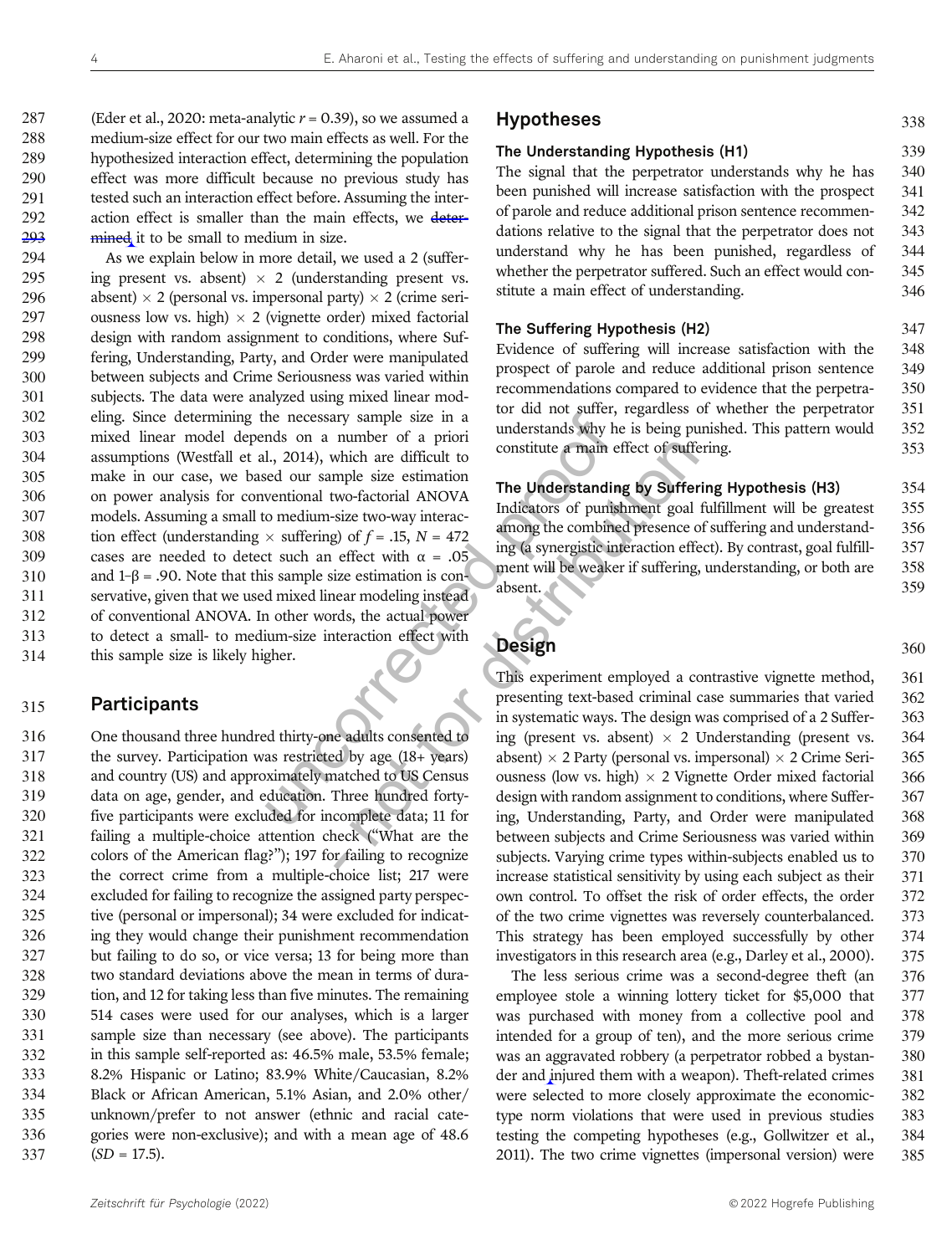pretested in an independent sample of university under- graduates to ensure that they differed in perceived serious-388 ness  $(p < .01)$ . Suffering was operationally defined as testimonial evidence from the perpetrator's jail therapist that he has already suffered greatly as a direct result of his initial time in jail of 10 weeks (e.g., job loss, mental and physical distress). The "suffering absent" conditions included testimony that he had not suffered during this jail time. The understanding was defined as testimonial evi- dence from the therapist that the perpetrator now regrets his actions, understands why they were wrong, and wishes to apologize for them. The "understanding absent" condi- tions included testimony that he does not believe his actions were wrong, does not regret them, and refuses to apologize. In keeping with the view that deep understand- ing requires remorse and apology, we included these two elements in our definition of understanding. The Party manipulation stipulated that the victim of the offense was the participant (personal) or an unrelated community mem- ber (impersonal). Manipulation checks confirmed that the perpetrators who were portrayed as having higher levels of understanding and suffering were in fact perceived as such (for details, see Appendix A, available at https://dx. doi.org/10.23668/psycharchives.5005)

ology, we included these two<br>
of understanding. The Party<br>
the prospect of early<br>
the victim of the offense was<br>
as less severe than the<br>
numeraled community mem-<br>
Western countries like<br>
on checks confirmed that the<br>
ear and of the offense was<br>as less severe than the same per<br>d community mem-<br>d community mem-<br>western countries like the US, fr<br>confirmed that the early parole tends to be more re<br>aving higher levels<br>in a discharge and encour Two dependent measures were designed to estimate punishment goal fulfillment. First, we administered a prison sentencing scale ("How long in prison should the defendant be incarcerated for this offense?" 0–5 years for the less seri- ous crime; 0–10 years for the more serious crime). This measure was delivered both before and after the experi- mental induction, from which a pre-post difference score was derived (with larger decreases in recommended sentences indicating greater punishment goal fulfillment and larger increases indicating lack of punishment goal ful- fillment). The purpose of this repeated measure was to observe attitude change directly within individuals rather than to merely infer it from random assignment to condi- tions. This approach also afforded greater statistical sensi- tivity by using each participant as his/her own control. However, this design also permits a fully-between-subjects analysis of post-manipulation sentencing scores by themselves.

 Second, we administered a Likert-type scale measur- ing satisfaction with the prospect of immediate parole ("Suppose that after his 10-week jail time, [perpetrator's name] was granted immediate parole in the community instead of prison time. Further, suppose that he did not commit any further crimes during parole. How satisfied

or dissatisfied are you with parole as his only sentence?"), 434 after the experimental induction. This use of the satisfac- 435 tion measure was inspired by Gollwitzer and colleagues 436 (2011) but departed somewhat from the pre-registration 437 protocol. In the protocol, we proposed to include a baseline 438 measure of punishment satisfaction in addition to the post- 439 manipulation measure of satisfaction described here. How- 440 ever, the baseline measure of satisfaction was removed 441 prior to data collection because of concerns that it was 442 uninformative (i.e., most people would presumably be 443 highly satisfied with their own baseline punishment recom-444 mendation). The remaining satisfaction measure refers to 445 satisfaction with the prospect of early parole, which was 446 delivered after the study manipulations only. The rationale 447 for this measure is that the greater the punishment goal- 448 fulfillment, the more the participant would be satisfied by 449 the prospect of early parole, which is generally regarded 450 as less severe than the same period of time in prison. In 451 Western countries like the US, framing the alternative as 452 early parole tends to be more realistic than an uncondi- 453 tional discharge and encourages participants to make use 454 of the full-scale range. 455

To test our confirmatory hypotheses, a linear mixed 456 model was constructed using suffering and understanding 457 as between-subjects factors, crime seriousness as a 458 within-subjects factor, and sentencing change scores as 459 the dependent measure.<sup>1</sup> The general form of this model  $460$ is presented below: 461

$$
\mathcal{Y}_{ij} = \gamma_{00} + \gamma_{01} S_j + \gamma_{02} U_j + \gamma_{03} C_{ij} + \gamma_{04} (S_j \times U_j) + \gamma_{05} (S_j \times C_{ij}) + \gamma_{06} (U_j \times C_{ij}) + \gamma_{07} (S_j \times U_j \times C_{ij}) + u_{0j} + e_{ij},
$$
 (1) 463

where  $y_{ij}$  is the reported satisfaction value of participant j 464 at measurement occasion *i*,  $S_i$  is a dummy variable repre- 465 senting perpetrator suffering  $(0 = absent, 1 = present)$ , 466  $U_j$  is a dummy variable representing perpetrator under- 467 standing (0 = absent, 1 = present),  $C_{ii}$  is a dummy variable 468 representing crime type  $(0 = low$  seriousness,  $1 = high$  469 seriousness),  $\gamma_{00}$ ... $\gamma_{07}$  are model parameters,  $u_{0i}$  repre- 470 sents the level-2 (i.e., between-participants) random 471 intercept, and  $e_{ij}$  represents the level-1 (i.e., within- 472 participants) residual. 473

In this form, all model parameters are in reference to the 474 group defined by the intercept term  $\gamma_{00}$ . Model estimation 475 was performed using the Restricted Maximum Likeli- 476 hood method. The covariance type was unstructured (im- 477 plying no assumptions that could be violated). Multiple 478

 $1$  To determine if participants' responses differed based on the order they received the vignettes (high or low seriousness crime first), we ran two independent-samples t-tests for unequal variances, which revealed no significant order effects on punishment recommendation changes, t  $(118.529) = -1.559$ ,  $p = .122$ , or parole satisfaction ratings,  $t(512) = -0.965$ ,  $p = .336$ , using each participant's high and low crime seriousness summary score. We thus opted not to enter the order into our formal hypothesis tests. [author: please include footnote into main text, if possible]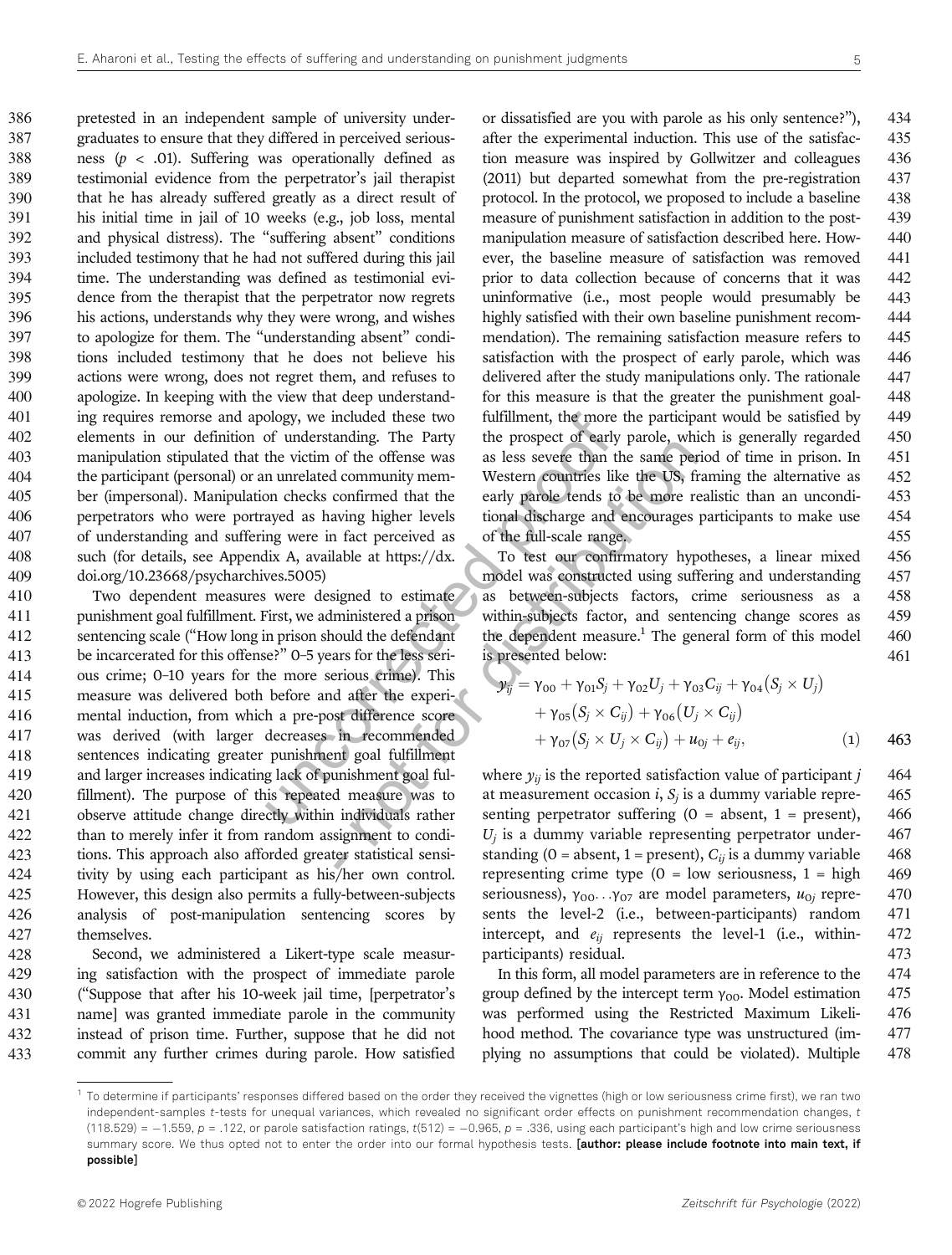comparisons were adjusted using a Bonferroni correction. This analytic strategy represents a departure from our pre-registration protocol, which proposed to test our hypotheses using a Multivariate Analysis of Variance. This change was made because our study design was not fully crossed (every subject got one low and one high crime seri- ousness), so a linear mixed model was determined to be more appropriate for evaluating all planned comparisons.

#### 487 Procedures

Usineso, a service of the membridge membrod, and service of the membridge centrations and a strong membridation and the specifies energy and the membridient (to a preexisting pool), face-<br>the experimental induct of from mu To ensure that our sample would emulate the broader adult population along basic demographic attributes, sampling was conducted by a professional sampling company (Respondi) and funded by PsychLab, a service of the Leibniz Institute for Psychology (ZPID). The sampling com- pany employed multi-source methods, including recruiting from a variety of Internet platforms such as advertisements on websites, email recruitment (to a preexisting pool), face- to-face recruitment, and telephone recruitment. Since the participants were recruited from multiple sources, the sampling company used algorithms to minimize source bias. One potential drawback of Internet samples is under-representing people with limitations on Internet access, such as the elderly and those with less than a high school education (see Smith, 2014). Such characteristics, thus, were monitored and strategically over-sampled (i.e., stratified) or weighted until their proportion matched that of the broader US population.

 The survey was delivered on the Qualtrics survey plat- form, which supports random assignment to between- subjects conditions. Individuals who responded to the survey invitation navigated (via hyperlink) to a survey con- sent form. Following consent, participants read the survey instructions and two case summary vignettes, describing a high and low seriousness crime from either a personal or impersonal perspective. The high and low seriousness vignettes were counterbalanced for order.

 After each of the two vignettes, the following steps occurred: Participants were prompted to make a baseline prison punishment rating. Then, they were exposed to the experimental induction, namely the testimonial evidence of either or both understanding and suffering being present or absent (also counterbalanced for order). Next, partici- pants completed the two dependent measures collectively designed to estimate punishment goal fulfillment. First, they were asked if they wanted to change their initial sentence based on the new information, and if so, they completed the final prison sentencing scale; then, they responded to the parole satisfaction scale. (As expected, responses to these two dependent measures were

negatively correlated,  $r = -.199$ ,  $p < .001$ . The correlation 528<br>between the post-manipulation sentencing scores and 529 between the post-manipulation sentencing scores and satisfaction ratings was even stronger,  $r = -.617$ ,  $p < .530$ <br>.001.) Following the dependent measures, participants 531 .001.) Following the dependent measures, participants answered several manipulation check questions and a ques- 532 tion about their memory for the crime case summaries. 533

Having completed this process for each crime vignette, 534 participants were asked to complete a punishment justifica- 535 tion ranking scale, a question about criminal justice system 536 involvement, an attention check question, and standard 537 demographic questions (see Materials section for further 538 details). Last, participants were debriefed about the purpose 539 of the study. All study procedures were approved by the 540 host university's ethical review board, and participation 541 was contingent upon informed consent. 542

#### Materials 543

is, including recruiting<br>
in a salvertisements<br>
increasing pool), face-<br>
all stimuli, including the crime<br>
exercuitment. Since the experimental induction, and pri<br>
intuitiple sources, the were developed mermally. (Se<br>
to All stimuli, including the crime vignettes, the text of the 544 experimental induction, and primary dependent measures, 545 were developed internally. (See pre-registration protocol 546<br>for details.) The planned manipulation checks included 547 for details.) The planned manipulation checks included Likert-type questions about whether the perpetrator fully 548 understands that his actions were wrong, whether he gen- 549 uinely suffered as a result of his 10-week jail stay, attitudes 550 about the early parole alternative (4 items, not including the 551 primary satisfaction measure), and how harmful the crime 552 was  $(-3 \text{ to } +3)$ . The memory check questions asked partic-<br>ipants to select from a multiple-choice list which crime the 554 ipants to select from a multiple-choice list which crime the perpetrator committed and which party perspective they 555 were asked to adopt. 556

A self-reported punishment justification scale, adapted 557 from Bauer and Poama (2020) and Nadelhoffer and col- 558 leagues (2013), asked participants to rank their endorse- 559 ment of four distinct statements, counterbalanced for 560 order, about the proper justification for criminal punish- 561 ment. This scale was designed to capture the most salient 562 features of the main punishment theories (retributive, con- 563 sequentialist, and communicative). Although the individual 564 statements are not necessarily unique to one punishment 565 theory (e.g., the desire to "send a message to the offender" 566 could be inspired by communicative, retributive, and/or 567 consequentialists motivations), each statement was crafted 568 to be more typical of one than the other. 569

One item asked participants to report any prior involve- 570 ment in criminal trials for oneself or a family member 571 (either as a defendant or an accuser). One attention check 572 asked participants to answer a multiple-choice question that 573 they were all expected to know, namely the colors of the 574 American flag. The demographic questions queried age, 575 gender, race, ethnicity, and political ideology, a scale from 576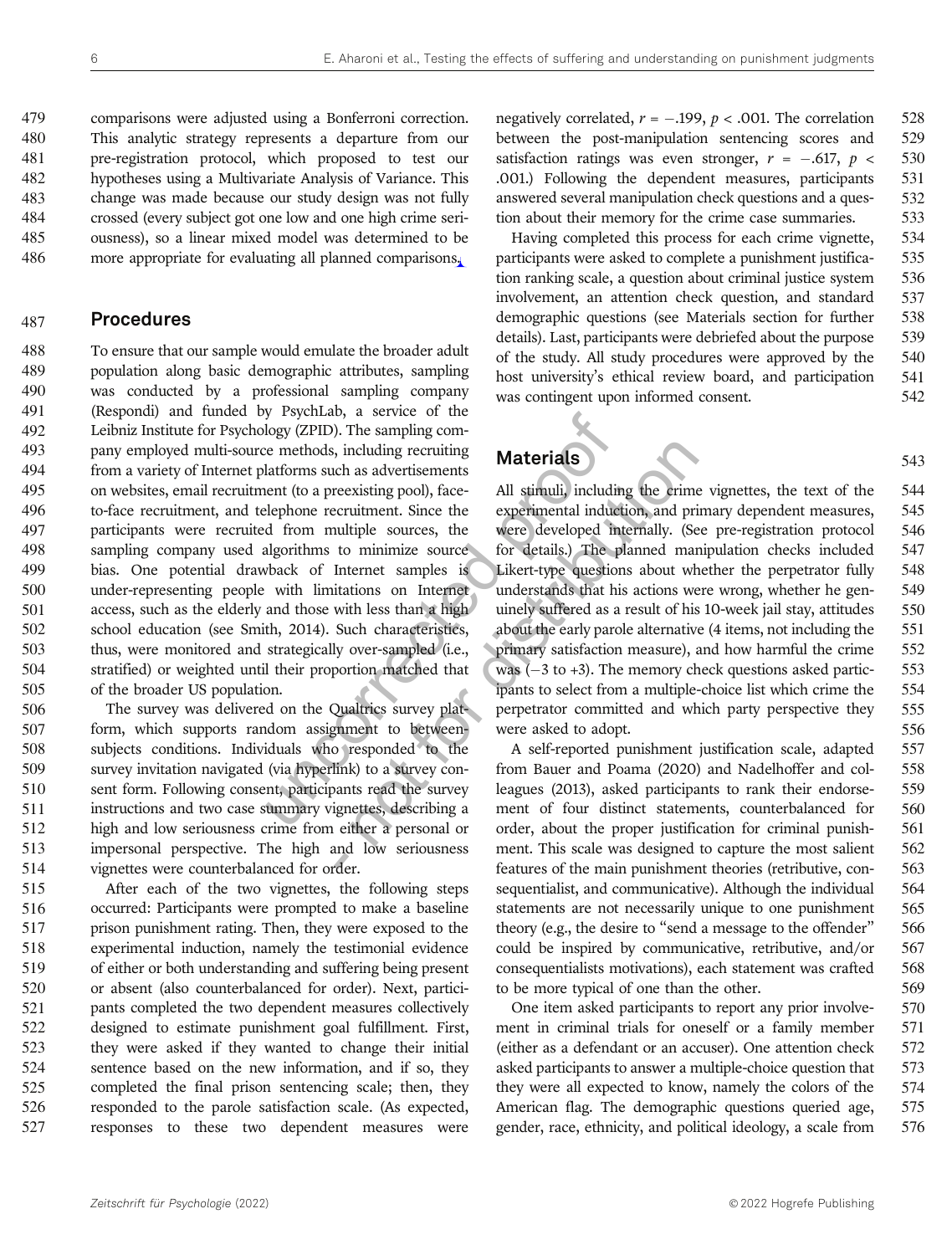| Measure                                                                                                            | df         | Estimate (SE)    | $\sqrt{2}$ | p              | Random effect (SD)                                                                                                        |
|--------------------------------------------------------------------------------------------------------------------|------------|------------------|------------|----------------|---------------------------------------------------------------------------------------------------------------------------|
| Intercept                                                                                                          |            |                  |            |                |                                                                                                                           |
| Sentencing $\Delta$                                                                                                | 1,509.121  | $-0.397$ (.106)  | 11.156     | $\langle .001$ | 0.862                                                                                                                     |
| Satisfaction                                                                                                       | 1,508.225  | $-1.771$ (.129)  | 267.778    | $\langle .001$ | 2.041                                                                                                                     |
| Understanding                                                                                                      |            |                  |            |                |                                                                                                                           |
| Sentencing $\Delta$                                                                                                | 1, 913.473 | $0.826$ $(.154)$ | 181.981    | $\langle .001$ |                                                                                                                           |
| Satisfaction                                                                                                       | 1,895.381  | $-0.394$ (.186)  | 52.395     | $\langle .001$ |                                                                                                                           |
| Suffering                                                                                                          |            |                  |            |                |                                                                                                                           |
| Sentencing $\Delta$                                                                                                | 1,908.750  | $0.052$ $(.152)$ | 24.586     | $\langle .001$ |                                                                                                                           |
| Satisfaction                                                                                                       | 1,866.854  | $0.089$ $(.183)$ | 5.947      | .015           |                                                                                                                           |
| Crime Seriousness                                                                                                  |            |                  |            |                |                                                                                                                           |
| Sentencing $\Delta$                                                                                                | 1,508.736  | $-0.016$ (.131)  | 0.127      | .722           |                                                                                                                           |
| Satisfaction                                                                                                       | 1,506.219  | 2.390 (.212)     | 381.919    | $\langle .001$ |                                                                                                                           |
| Understanding $\times$ Suffering                                                                                   |            |                  |            |                |                                                                                                                           |
| Sentencing $\Delta$                                                                                                | 1,913.665  | 0.330(.217)      | 8.046      | .005           |                                                                                                                           |
| Satisfaction                                                                                                       | 1,901.012  | $-0.238$ (.261)  | 0.809      | .369           |                                                                                                                           |
| Understanding x Crime Seriousness                                                                                  |            |                  |            |                |                                                                                                                           |
| Sentencing $\Delta$                                                                                                | 1,908.185  | $-0.238(0.189)$  | 2.074      | .150           |                                                                                                                           |
| Satisfaction                                                                                                       | 1,864.515  | $-0.588$ (.306)  | 6.454      | .011           |                                                                                                                           |
| Suffering x Crime Seriousness                                                                                      |            |                  |            |                |                                                                                                                           |
| Sentencing $\Delta$                                                                                                | 1, 913.348 | 0.176(0.187)     | 2.823      | .093           |                                                                                                                           |
| Satisfaction                                                                                                       | 1,893.680  | $-0.506(.305)$   | 4.580      | .033           |                                                                                                                           |
| Understanding $\times$ Suffering $\times$ Crime Seriousness                                                        |            |                  |            |                |                                                                                                                           |
| Sentencing $\Delta$                                                                                                | 1,906.429  | 0.093(.265)      | 0.124      | .725           |                                                                                                                           |
| Satisfaction                                                                                                       | 1,858.679  | 0.084(.429)      | 0.039      | .844           |                                                                                                                           |
|                                                                                                                    |            |                  |            |                |                                                                                                                           |
| very liberal $(-3)$ to very conservative $(+3)$ . See preregistration<br>protocol for the exact text of all items. |            |                  |            |                | large, explaining over 14% of the variance in sentencing<br>change scores ( $R^2$ = .146). In addition, participants were |
|                                                                                                                    |            |                  |            |                | more satisfied with the prospect of early parole when the<br>perpetrator understood the wrongfulness of his actions than  |
| <b>Results</b>                                                                                                     |            |                  |            |                | when he did not. This effect was small to medium in size                                                                  |
|                                                                                                                    |            |                  |            |                | $(R^{2} = .025)$ (see Table 1 and Figures 1, 2, 3, and 4; also,                                                           |
| <b>Primary Hypothesis Tests</b>                                                                                    |            |                  |            |                | Appendix B, available at https://dx.doi.org/10.23668/                                                                     |

Table 1. Type III Analysis of Variance table describing change in sentencing scores (in years) and satisfaction ratings as a function of evidence of

See preregistration large<br>
channels channels and performed the channel of  $(R^2)$ <br>
ator Came to 577 very liberal  $(-3)$  to very conservative  $(+3)$ . See preregistration protocol for the exact text of all items. protocol for the exact text of all items.

#### 579 Results

#### 580 Primary Hypothesis Tests

 H1: Did Testimony That the Perpetrator Came to Understand the Wrongfulness of His Actions (a) Decrease Prison Sentence Recommendations and (b) Increase Satisfaction With the Prospect of Parole Punishment?

 This hypothesis was fully supported. According to a linear mixed model, a main effect of understanding was observed such that sentence lengths decreased relative to baseline when the perpetrator came to understand that what he did was wrong compared to when he did not show such understanding. To estimate the size of this main effect, 592 we computed a Pseudo- $R^2$  as recommended by Snijders and Bosker (2011) by comparing the residual variance of an empty model (i.e., excluding any predictors) with a model containing only the understanding main effect (using restricted Maximum Likelihood estimation). This effect was

large, explaining over 14% of the variance in sentencing 597 change scores ( $R^2$  = .146). In addition, participants were 598 more satisfied with the prospect of early parole when the 599 perpetrator understood the wrongfulness of his actions than 600 when he did not. This effect was small to medium in size 601  $(R<sup>2</sup> = .025)$  (see Table 1 and Figures 1, 2, 3, and 4; also, 602) Appendix B, available at https://dx.doi.org/10.23668/ 603 psycharchives.5005). 604

This pattern successfully replicated using the between- 605 subjects post-manipulation sentencing score,  $F(1, 767.870)$  606  $= 32.971$ ,  $p < .001$ . Participants recommended shorter sen- 607 tence lengths when the perpetrator came to understand 608 that what he did was wrong,  $M = 4.671$ ,  $SD = 2.376$ ,  $95\%$  609 CI  $[4.464, 4.878]$ , compared to when he did not show such 610 understanding,  $M = 5.408$ ,  $SD = 2.408$ ,  $95\%$  CI [5.200, 611 5.616],  $p < .001$ . 612

#### H2: Did Testimony That the Perpetrator Suffered 613 From the Punishment (a) Decrease Prison Sentence 614 Recommendations and (b) Increase Satisfaction With 615 the Prospect of Parole Punishment? 616

Using the same linear mixed model, this hypothesis was 617 also fully supported. First, sentence lengths decreased rela- 618 tive to baseline when the perpetrator putatively suffered as 619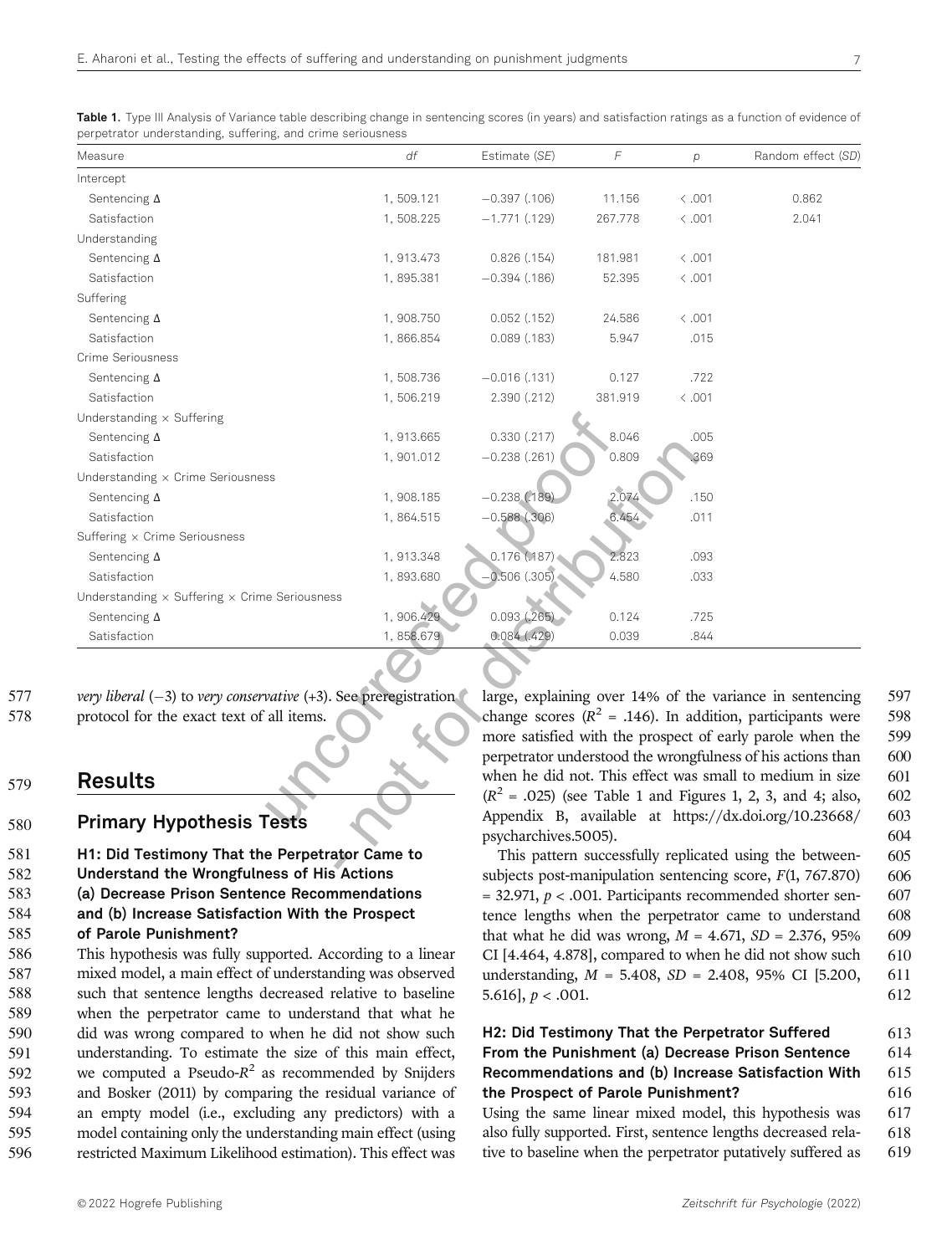

Figure 1. Estimated marginal mean values for sentencing change score (years) as a function of evidence of perpetrator understanding and suffering for the less serious crime (data are centered on the baseline punishment mean,  $M = 2.505$  years,  $SD = 1.746$ ).



Figure 2. Estimated marginal mean values for satisfaction ratings as a function of evidence of perpetrator understanding and suffering for the less serious crime.

 a result of the punishment compared to when he did not 621 suffer. The Pseudo- $R^2$  score (Snijders & Bosker, 2011) 622 suggests a small to medium-size effect of suffering  $(R^2 =$  .020). Second, participants were more satisfied with the prospect of early parole when he suffered than when he 625 did not. This effect was small  $(R^2 = .004)$  (see Table 1 and Figures 1, 2, 3, and 4; also, Appendix B, available at https://dx.doi.org/10.23668/psycharchives.5005).

 This pattern successfully replicated using the between- subjects post-manipulation sentencing score, F(1, 630 740.100) = 5.475,  $p = .020$ . Participants recommended more lenient sentences when the perpetrator suffered as 632 a result of the punishment,  $M = 4.891$ ,  $SD = 2.382$ , 95% CI [4.684, 5.099], compared to when he did not suffer,  $M = 5.188$ ,  $SD = 2.401$ , 95% CI [4.983, 5.393],  $p = .020$ .



Figure 3. Estimated marginal mean values for sentencing change score (years) as a function of evidence of perpetrator understanding and suffering for the more serious crime (data are centered on the baseline punishment mean,  $M = 7.584$  years, SD = 2.743).



Figure 4. Estimated marginal mean values for satisfaction ratings as a function of evidence of perpetrator understanding and suffering for the high-seriousness crime.

#### H3: Did the Combined Presence of Suffering and 635 Understanding Uniquely (a) Decrease Prison Sentence 636 Recommendations and (b) Increase Satisfaction With 637 the Prospect of Parole Punishment? 638

To test this hypothesis, we examined potential interactions 639 between understanding and suffering using the same linear 640 mixed model described above. The predicted synergistic 641 interaction effect was not found. Participants were no more 642 likely to reduce their sentences when understanding and 643 suffering were both present compared to when just one of 644 these was present. However, understanding and suffering 645 interacted in another way, such that participants were espe- 646 cially punitive when both understanding and suffering were 647 absent—a synergistic interaction of the reverse direction 648 than that predicted. Furthermore, the aggravating effect 649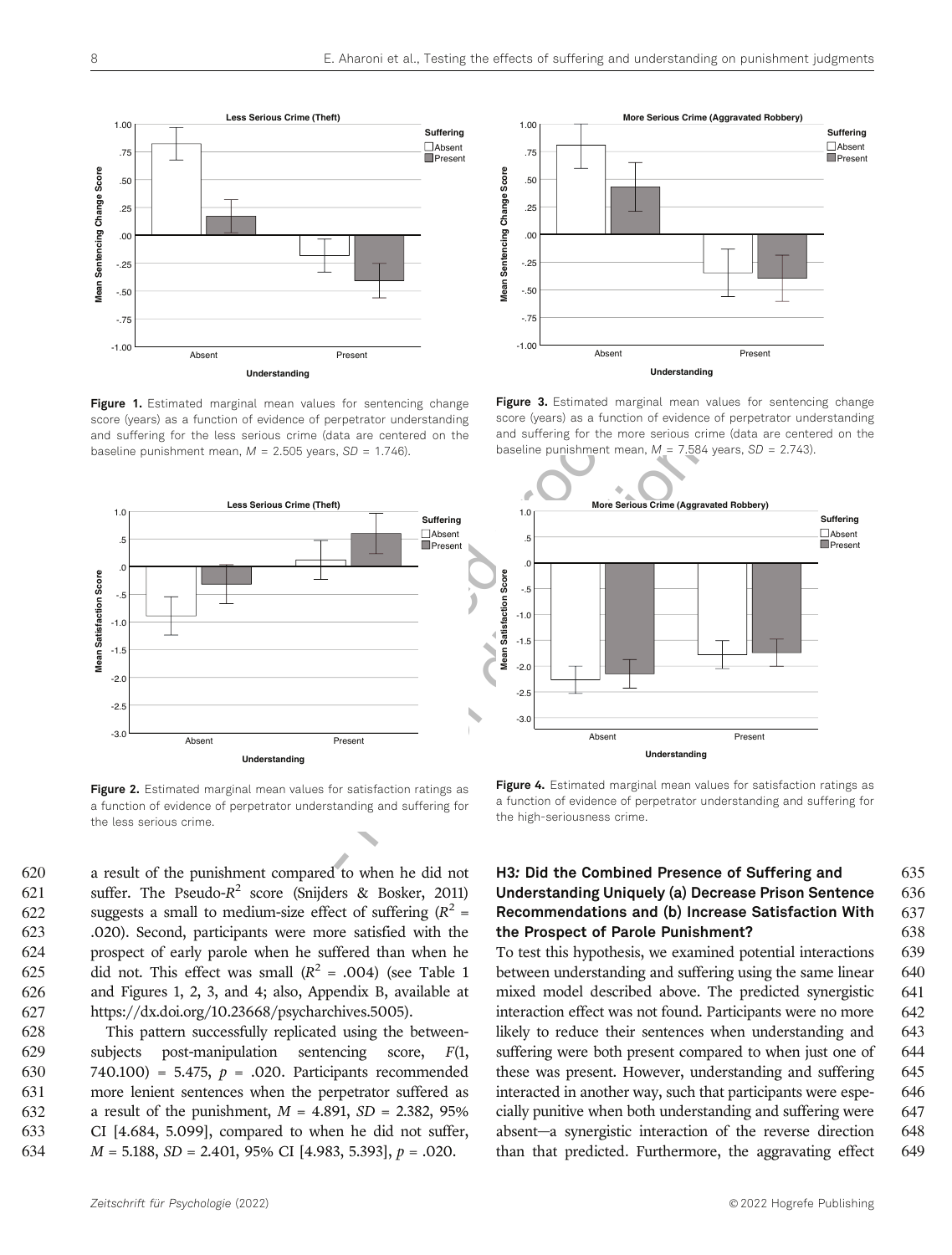of suffering only held when the perpetrator did not understand the wrongfulness of his actions. When he did exhibit understanding, the presence of suffering did not evoke changes in sentences. To estimate the size of this interaction effect, we compared the residual variance of a model that contained only the main effects of understanding and suffering with a model that also contained the interac-657 tion between the two. This effect was small  $(R^2 = .007)$ . Regarding satisfaction ratings, no interactions between understanding and suffering were observed (see Table 1 and Figures 1, 2, 3, and 4; also, Appendix B, available at https://dx.doi.org/10.23668/psycharchives.5005). Moreover, post-manipulation sentencing scores failed to reproduce the understanding by suffering interaction observed using the 664 sentencing change score,  $F(1, 773.924) = 1.326$ ,  $p = .250$ .

tion observed for the satisfactorial and **Suffering on Pu**<br>
model's assumption of normal-<br>
measure was not normally<br>
mal distribution. However,<br>
the low and halo standing suffering, an<br>
normal distribution. However,<br>
fact To evaluate the null interaction observed for the satisfac- tion measure, we tested our model's assumption of normal- ity. Since the satisfaction measure was not normally 668 distributed ( $D = .212$ ,  $p < .001$ ), a log10 transformation was applied to approximate a normal distribution. However, the interaction between understanding and suffering remained non-significant while using the transformed mea-672 sure,  $F(1, 928.862) = 0.798$ ,  $p = .372$ .

 Finally, we retested the interaction between understand- ing and suffering on satisfaction ratings only among participants who rated the perpetrator's suffering and understanding greater than zero on the manipulation check scales. However, an interactive effect did not 678 emerge,  $F(1, 116.706) = 1.634$ ,  $p = .204$ .

#### 679 Exploratory Analyses

#### 680 Did Crime Seriousness Moderate the Effects of 681 Understanding and Suffering on Punishment Goal 682 Fulfillment?

 Using the same linear mixed model described above, we inspected interactive effects between crimes' seriousness and the other factors. Crime seriousness did not moderate the effects of understanding, suffering, or their interaction on sentencing change scores. However, satisfaction ratings showed evidence of moderation. First, crime seriousness exerted the main effect on satisfaction wherein participants were less dissatisfied by the prospect of early parole for the less serious crime (theft) than, the more serious crime (aggravated robbery). Second, the effect of understanding on satisfaction was significantly greater for the less serious crime than the more serious crime. Specifically, while the presence of perpetrator understanding significantly increased satisfaction with the prospect of early parole across both crimes, this increase was greater for the theft than the robbery. However, the simple effect of under- standing on satisfaction for the robbery was still significant. Third, the effect of suffering on satisfaction was also

moderated by crime seriousness. In this case, evidence that 701 the perpetrator suffered only increased satisfaction with the 702 prospect of early parole for the theft and not for the rob- 703 bery. That is, the simple effect of suffering on satisfaction 704 for the theft was significant, but the equivalent test for 705 the robbery was non-significant (see Table 1 and Figures 706 2 and 4; also, Appendix B, available at https://dx.doi.org/ 707 10.23668/psycharchives.5005). On the whole, the serious- 708 ness of the crime had a limited moderating effect, curtailing 709 the effects of understanding and suffering on punishment 710 goal fulfillment at higher levels (i.e., robbery) but only for 711 the satisfaction ratings, and not for the sentencing scores. 712

#### Did Party Perspective (Personal Victim of Crime vs. 713 Impersonal) Moderate the Effects of Understanding 714 and Suffering on Punishment Goal Fulfillment? 715

To answer this question, we constructed a MANOVA for 716 each of the low and high seriousness crimes, using under- 717 standing, suffering, and party perspective as independent 718 factors and sentencing change scores and parole satisfac- 719 tion scores as the dependent measures. No evidence of 720 moderation by party perspective was found. 721

For the less serious crime, the multivariate main effect of 722 party perspective on punishment goal fulfillment was not 723 significant,  $F(2, 505) = 2.730$ ,  $p = .066$ ,  $f^2 = .011$ . Moreover, 724 party perspective did not moderate the effect of under- 725 standing,  $p = .957$ , suffering,  $p = .405$ , or their interaction, 726  $p = .312.$  727

the manipularity of notionally and particular particular than the space of the low and high serious standing, suffering and party perspective transformed mea-<br>
transformed mea-<br>
transformed mea-<br>
transformed mea-<br>
transfo For the more serious crime, a significant main effect of 728 party perspective on punishment goal fulfillment was 729 observed,  $F(2, 505) = 4.920$ ,  $p = .008$ ,  $f^2 = .019$ . This effect 730 was limited to the satisfaction measure,  $F(1, 506) = 9.710$ , 731  $p = .002$ ,  $f^2 = .019$ , wherein participants showed less satis- 732 faction with the prospect of early parole when participants 733 were portrayed as the victim  $(M = -2.194, SD = 1.535, 734$ <br>95% CI  $[-2.380, -2.007]$  than when they were not 735 95% CI  $[-2.380, -2.007]$ ) than when they were not 735  $(M = -1.771, SD = 1.543, 95\%$  CI  $[-1.961, -1.581]$ ). How- 736  $(M = -1.771, SD = 1.543, 95\% \text{ CI } [-1.961, -1.581]).$  How- 736 ever, this pattern was not replicated using the sentencing 737 ever, this pattern was not replicated using the sentencing change score,  $p = .436$ . Likewise, party perspective did 738 not interact with understanding,  $p = .177$ , suffering,  $p = .739$ .473, or their interaction,  $p = .340$ . Thus, the effects of 740 understanding and suffering on punishment goal fulfillment 741 do not appear to depend on the punisher's perspective. 742

#### Individual Differences in Responsiveness to 743 Testimony on Perpetrator Understanding and 744 Suffering 745

Our baseline sentencing measure afforded a unique oppor- 746 tunity to examine what proportion of participants did and 747 did not change their sentencing recommendation following 748 the understanding and suffering manipulations. To our sur- 749 prise, the majority of participants chose to persist in their 750 original punishment judgment (67.32% for the less serious 751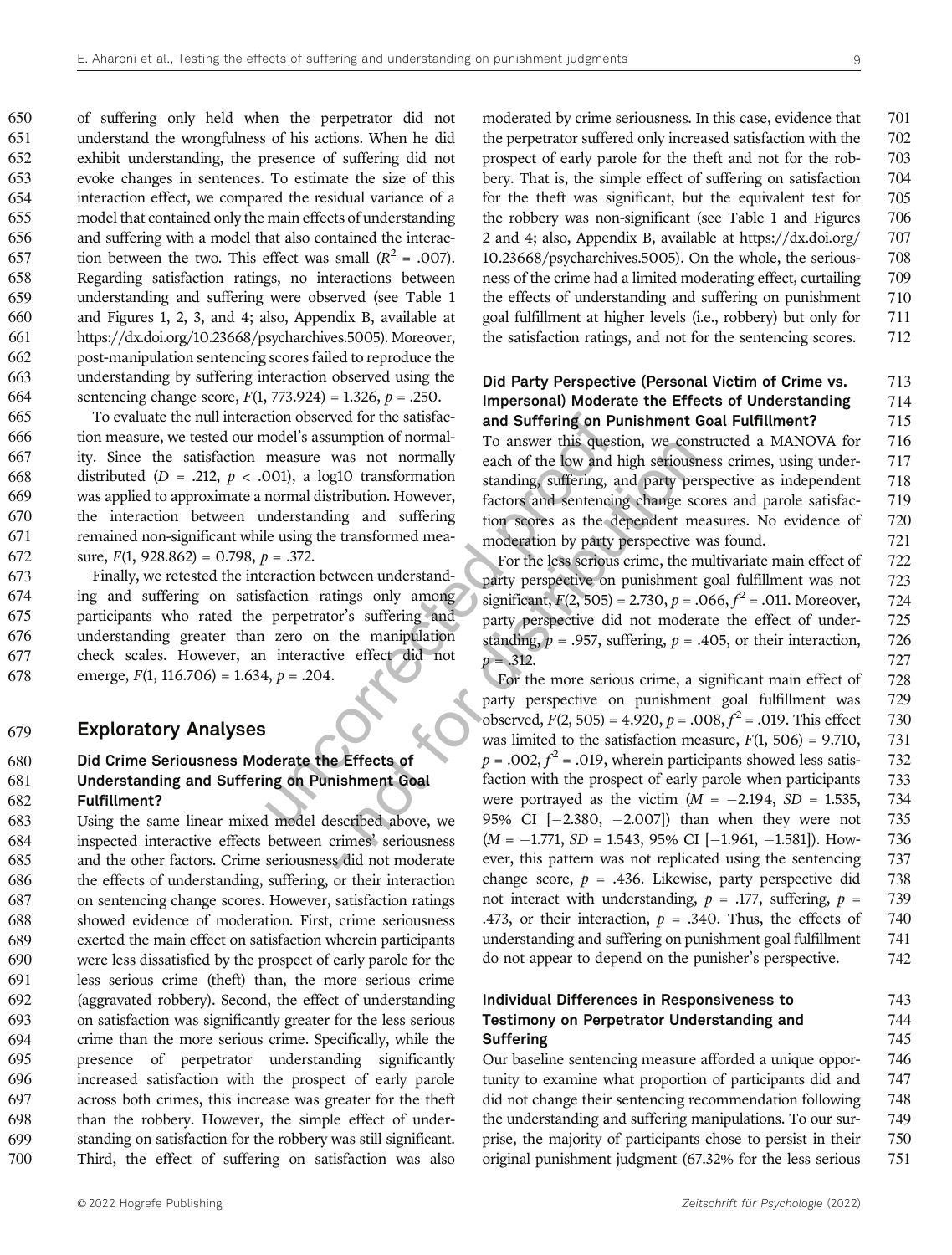crime and 79.77% for the more serious crime). This unifor- mity of sentencing is surprising for two reasons. First, it means that the substantial restriction in within-subject vari- ability was not sufficient to negate the predicted effects, suggesting that these effects were quite robust. Second, it might suggest that perpetrator suffering and understanding, at least as presented in our manipulations, are not sufficient to satisfy these individuals' punishment goals.

le. Indeed, in the case of perpe-<br>
units are lattively leitation did not influence satisfac-<br>
10 weeks in jail) will mishers, according to a two-way<br>
unishers, according to a two-way<br>
dosent. This different<br>
uscribes in s To address this latter possibility, we examined whether the participants with uniform sentencing recommendations might still be more satisfied with the prospect of early parole when the perpetrator demonstrated evidence of understanding and/or suffering. If uniform punishers truly do not value information about perpetrator understanding or suffering, then this information should not affect their satisfaction with early parole. Indeed, in the case of perpe- trator suffering, that information did not influence satisfac- tion among the uniform punishers, according to a two-way 770 ANOVA for the less serious crime,  $F(1, 342) = 2.304$ ,  $p =$ 771 .130, or the more serious crime,  $F(1, 406) = 2.294$ ,  $p =$  .131. However, evidence of perpetrator understanding did increase satisfaction with early parole among these uniform punishers, both for the less serious crime, F(1, 342) = 9.072,  $p = .003, f^2 = .027$ , and the more serious crime,  $F(1, 406) =$ 776 4.047,  $p = .045, f^2 = .010$ . These uniform punishers were less dissatisfied with the prospect of early parole when the perpetrator of the less serious crime displayed under-779 standing,  $M = 0.056$ ,  $SD = 2.150$ ,  $95\%$  CI [-0.250, 780 0.362], than when he did not,  $M = -0.648$ ,  $SD = 2.186$ . 780 0.362], than when he did not,  $M = -0.648$ ,  $SD = 2.186$ ,  $781$  95% CI [-0.991, -0.305]. Similarly, they were less dissat-781 95% CI  $[-0.991, -0.305]$ . Similarly, they were less dissat-<br>782 isfied with the prospect of early parole when the perpetrator isfied with the prospect of early parole when the perpetrator of the more serious crime showed evidence of understand-784 ing,  $M = -1.978$ ,  $SD = -1.427$ ,  $95\%$  CI [-2.166, -1.791],<br>785 than when he did not,  $M = -2.261$ ,  $SD = 1.416$ ,  $95\%$  CI 785 than when he did not,  $M = -2.261$ ,  $SD = 1.416$ ,  $95\%$  CI<br>786  $[-2.464, -2.058]$ . Thus, we find evidence of punishment  $[-2.464, -2.058]$ . Thus, we find evidence of punishment 787  $[2.464, -2.058]$ . goal satisfaction when the perpetrator demonstrates under- standing even among those who chose not to alter their sentencing recommendations (for supplemental analyses, see Appendix A, available at https://dx.doi.org/10.23668/ psycharchives.5005).

#### 792 Discussion

 The purpose of this study was to examine two proximate drivers of punishment: evidence that perpetrators under- stood that what they did was wrong and felt remorse and evidence that they suffered as a result of the punishment. We hypothesized that credible evidence of understanding and suffering would independently and jointly reduce the length of recommended prison sentences and increase reported satisfaction with a relatively lenient sentence – both measures of punishment goal fulfillment.

Our overall pattern of results was generally consistent 802 with these predictions, though with some evidence that 803 understanding played a more substantial role than suffering 804 in participants' punitive responses. These results indicated 805 that, across levels of crime seriousness (theft vs. aggravated 806 robbery) and party perspectives (personal vs. impersonal), 807 sentencing recommendations were substantially lower 808 when participants were given testimony that the perpetrator 809 understood that what he did was wrong and felt remorse 810 than when given testimony that he lacked such understand- 811 ing and remorse. This effect held when we compared post- 812 manipulation sentence recommendations directly and 813 when we accounted for each participant's baseline punish-<br>814 ment recommendation (before exposure to the manipula- 815 tions). The results also revealed increased satisfaction 816 with a relatively lenient punishment option (parole after 817 10 weeks in jail) when understanding was present versus 818 absent. This difference in satisfaction emerged even among 819 participants who did not reduce their own sentencing 820 recommendation. This pattern of results conceptually repli- 821 cates the "understanding effect" that previous research has 822 found (Funk et al., 2014; Gollwitzer & Denzler, 2009; 823 Gollwitzer et al., 2011; Molnar et al., 2020). 824

For initiative statistic and the vector of mucroscording to a two-way absent. This difference in satisfa<br>
(1, 342) = 2.304,  $p =$  participants who did not reduced, 406) = 2.294,  $p =$  recommendation. This pattern or underst A similar pattern of results was found in response to per- 825 petrator suffering, consistent with our predictions and, also, 826 with previous findings (Eder et al., 2020), but the size of this 827 effect was smaller than the one for understanding. Contrary 828 to our predictions, we did not find that the combined pres- 829 ence of understanding and suffering mitigated punishment 830 more strongly than just one or the other. However, we did 831 find a small interaction effect in the "reverse" direction, 832 namely that punishments were most severe when both suf-<br>833 fering and understanding were absent compared to all other 834 combinations of these variables. However, the aggravating 835 effect of lack of suffering only held when the perpetrator 836 did *not* understand the wrongfulness of his actions. These 837 aggravating effects suggest that participants may have 838 expected the perpetrator to have already understood and 839 suffered by default, so evidence affirming this expectation 840 would be less powerful than evidence refuting it. 841

> It is noteworthy that the effects of understanding and suf- 842 fering on satisfaction with a more lenient sentence were 843 strongest for the less serious crime. This pattern suggests 844 a possible floor effect whereby the more serious, violent 845 crime evoked so much dissatisfaction with the prospect of 846 early parole that the relatively minimal information pro- 847 vided to participants about the perpetrator's understanding 848 or suffering during his 10-weeks in jail was insufficient to 849 impact their sentencing judgment or their satisfaction with 850 such a short time of incarceration. Perhaps for these more 851 serious crimes, people demand a stronger degree of under- 852 standing or suffering, or perhaps they require more evidence 853 that understanding or suffering has occurred. Adjusting the 854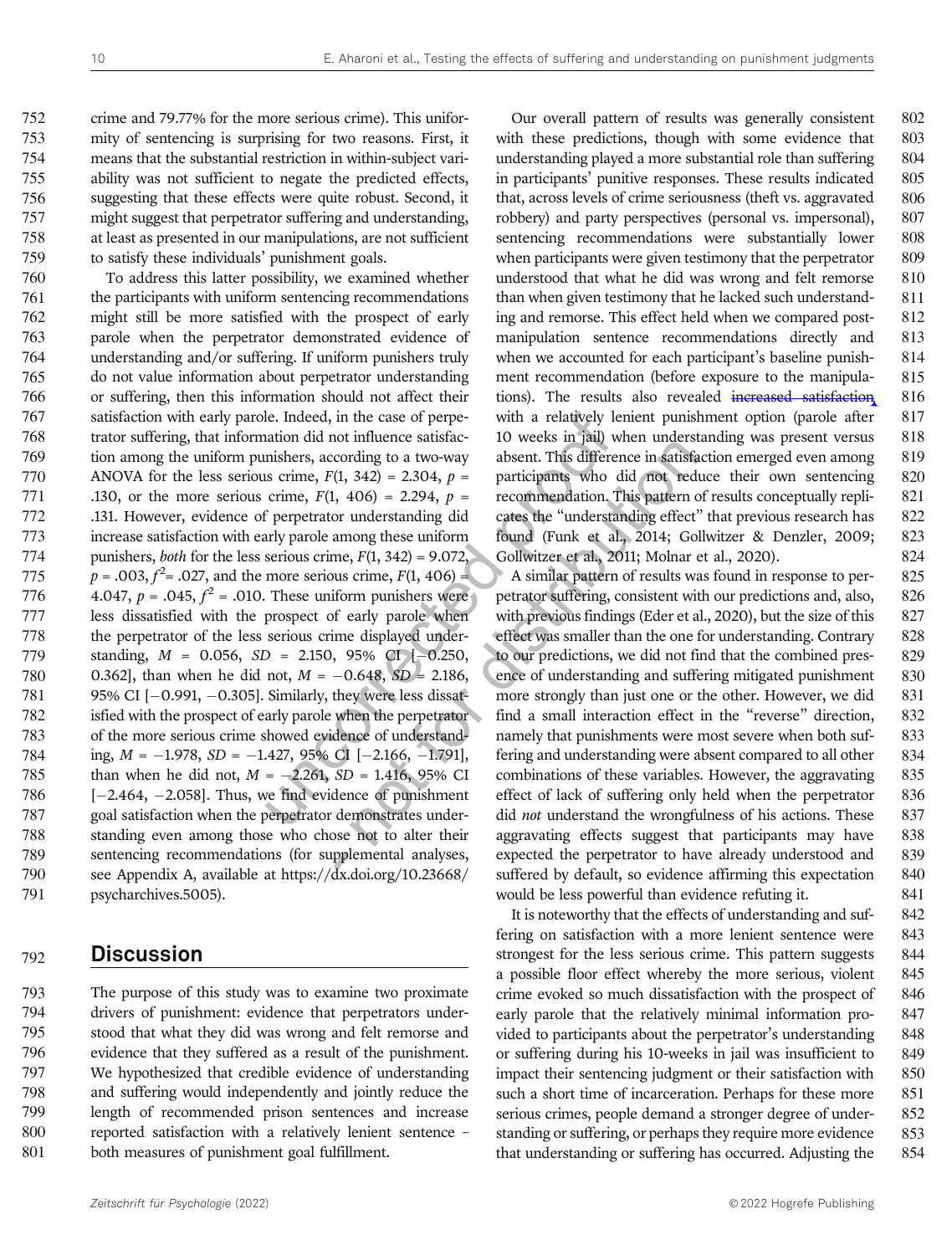855 strength of the manipulations as well as the extent of the 856 more lenient punishment alternative (i.e., so it is not quite 857 so lenient) could help test these possible explanations.

 Taken together, both understanding and suffering pre- dictably influenced sentencing judgments irrespective of the seriousness of the crime or the party perspective. But while understanding mitigated punishment, regardless of how much the offender suffered, the effect of suffering was conditional on the perpetrator's level of understanding, implicating a more direct and more stringent test of the "understanding hypothesis" than previous research has undertaken (e.g., Funk et al., 2014; Gollwitzer et al., 2011). To the extent that responsiveness to these factors reflects on punishment goal fulfillment, this pattern sug- gests that getting perpetrators to understand the wrongful- ness of their actions and feel remorse might serve as a 871 primary goal of punishment, whereas making the perpetra- tor suffer serves a secondary goal which becomes activated when the more primary goal of understanding has failed. It might even be that some people see suffering as a neces- sary means to induce remorse precisely when they see no evidence of understanding. In any case, this overall pattern of results suggests that ordinary punishment judgments may be shaped by motivations to induce both understand-ing and suffering.

 Despite finding support for our hypotheses about the effects of understanding and suffering, we discovered that 882 the majority of participants preferred not to change their original sentencing recommendations. One explanation 884 for this high proportion of uniform sentences is the opera- tion of a demand characteristic whereby the repeated sentencing measure roused participants' suspicions. But 887 the fact that our hypothesis was still supported in the between-group (post-manipulation) analysis weakens this interpretation. It could also be that people held to their ini-890 tial judgment because of belief perseverance, the tendency to maintain a belief after obtaining new evidence which controverts that belief (Anderson et al., 1980). But this explanation is complicated by the fact that these partici- pants like those who changed their sentences, were also found to be less dissatisfied by the prospect of early parole when the perpetrator exhibited understanding. This incon- sistency suggests that increased satisfaction is not necessar- ily sufficient to motivate a change in overt punishment behavior, suggesting that there must be other motivational states that contribute to punishment judgments in these individuals that were not captured by the present study.

#### 902 Limitations and Future Directions

903 This study included some known limitations that should be 904 considered in future research. First, it utilized a hypotheti-905 cal vignette method, which permitted us to experimentally probe intuitions about criminal behavior. Previous studies 906 have also found similar effects using behavioral games to 907 study non-criminal social violations, but those studies 908 employed a personal perspective only (e.g., Gollwitzer & 909 Denzler, 2009; Molnar et al., 2020). Thus, there remains 910 a demand to develop new, ecologically realistic ways to 911 simulate personal and impersonal judgments of criminal 912 behavior, such as mock jury studies. 913

This study tested two crime types varying in seriousness. 914 Importantly, this pattern of results may not necessarily gen- 915 eralize to other crime types. But this points to a larger issue 916 in this body of literature, which is the tendency to treat 917 crime seriousness as a unidimensional construct. Manipu- 918 lating crime type can result in changes to any number of 919 important psychological cues, including attributions of 920 criminal intent, damages, dangerousness, and more. Future 921 studies of punishment motivations should consider ways to 922 systematically control these separable aspects of a crime. 923

Example the members are all the seeing a perpetrational intent, demand whereas making the perpetration stations activated systematically control of understanding has failed. It also the propertional deformation in any case aling the perpetration in the transformation in the search perpetration and the seconds a field. It corresponds the experiment independent in the search of suffering included second this overall pattern medical condition t Our operational definitions of suffering and understand- 924 ing contained important tradeoffs. For instance, our defini- 925 tion of suffering included second-hand evidence of a 926 medical condition that was aggravated by incarceration. 927 This suffering is, at best, a side effect rather than an 928 intended effect of imprisonment. This could help to explain 929 why many participants did not change their sentencing rec- 930 ommendations and why participants in both suffering con- 931 ditions tended to disagree with the statement that the 932 perpetrator genuinely suffered as a result of the 10 weeks 933 in jail. We would expect that a more intentional effect of 934 punishment on suffering would exhibit an even greater 935 influence on punishment goal satisfaction. This expectation 936 is consistent with previous research, which has found that 937 seeing a perpetrator suffer (seemingly from fate) only 938 increases punishment goal fulfillment if the suffering is 939 interpreted by the perpetrator as punishment (Gollwitzer 940 et al., 2011). However, efforts to increase perceived suffer- 941 ing as an intended effect of incarceration would likely pose 942 problems for a study's ecological validity, since inflicting 943 suffering, according to many participants and legal scholars, 944 should not be an explicit goal of modern penal institutions. 945 Future research, perhaps with a focus on vigilante justice, 946 should anticipate and attempt to balance such tradeoffs. 947

#### **Concluding Remarks** 948

Our findings both replicate and qualify the "intuitive 949 retributivism" hypothesis, according to which people, when 950 thinking about appropriate punishment for another person's 951 wrongdoing, are concerned with re-balancing the scales of 952 justice. Our results are also consistent with other empirical 953 research showing that cues of understanding, remorse and 954 apology increase punishment satisfaction (Bauer & 955 Poama, 2020; Funk et al., 2014; Gollwitzer & Denzler, 956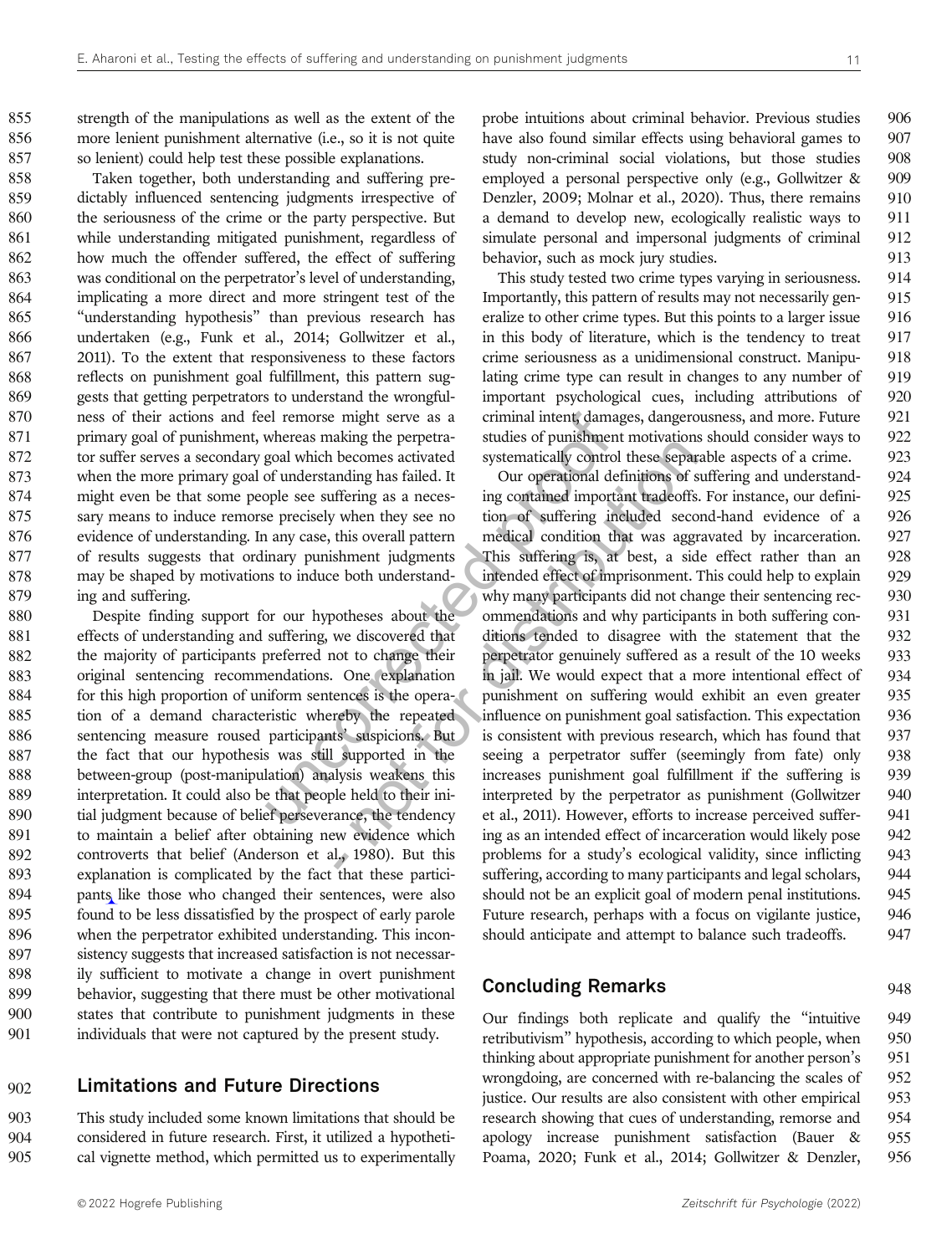unitive retributivists" in the sense<br>
to correct those hare injustice gap that the wrongdom<br>
Iffender does close this injustice<br>
the offender suffer. Second, peo-<br>
untivists" in the sense that seeing<br>
the offender suffer. 2009; Gollwitzer et al., 2011; Molnar et al., 2020). These findings suggest the psychological plausibility of commu- nicative theories of punishment, which argue that the goals of punishment are to send a message to perpetrators that 961 they have violated a community norm or law and that they must respond appropriately with regret, apology, and ide- ally offers of reparation and attempts at rehabilitation. Such theories hence predict that these aims will be achieved with evidence that the perpetrator understands those messages and responds accordingly and that punishers will respond with diminished punishment and ideally forgiveness and reintegration of the perpetrator into the community (see, e.g., Berman, 2010; Cushman, 2015; Cushman et al. 970 [author: please update], in press; Duff, 2001; Funk et al., 2014; McGeer & Funk, 2017; Nahmias & Aharoni, 2017). Thus, people are "intuitive retributivists" in the sense that they aim at closing the injustice gap that the wrongdo- ing has opened. And communicating disapproval and effecting a change in the offender does close this injustice gap, even without making the offender suffer. Second, peo- ple are also "intuitive retributivists" in the sense that seeing 978 or making the offender suffer from the punishment is also 979 rebalancing the scales of justice, but this specific concern is only of secondary importance: it begins to play a role when 981 the primary goal - making the offender understand that what he did was wrong – has failed. With this particular finding, our study also lends support to research on the role of perpetrator suffering in punishment judgments (Eder et al., 2020; Sinaceur et al., 2015). However, the effects 986 of suffering were notably smaller than the effects of under- standing, which also qualifies the notion that people's "sense of justice derives ... from reflection upon compara-tive suffering" (Frijda, 1994; pp. 274–275).

 In addition to replicating previous research examining the psychological mechanisms of punishment, this study makes several original contributions to the punishment literature. First, this is the first study of its kind to compare suffering with understanding for multiple crime types and from both personal and impersonal perspectives. This allowed us to evaluate the relative contributions of suffering and understanding in a variety of contexts. Second, we employed a large sample, approximating attributes of the US population along basic demographic lines. Third, our design also included both between- and within-subjects measurements of punishment goal fulfillment, including both behavioral and attitudinal measures, which demon-strated good internal consistency.

 The results of this study may also have some relevance for legal practitioners. If it is true, for instance, that people are more sympathetic toward defendants who display evi- dence of suffering but only for less serious crimes, defense lawyers could factor this information into their defense strategy. On the other hand, if the evidence suggests that perpetrator suffering is not a necessary component of pun- 1010 ishment goal fulfillment or that genuine understanding may 1011 be sufficient, then lawmakers seeking to represent the val-<br>1012 ues of ordinary people might find justification in sentencing 1013 policies that emphasize rehabilitation and restitution over 1014 retribution and deterrence. To achieve these aims, legal 1015 systems might need to develop more systematic processes 1016 to allow perpetrators to demonstrate remorse and apology 1017 and make amends, as restorative justice reforms have 1018 aimed to do. While some have presented these reforms 1019 as alternatives to punishment, communicative theories can 1020 adopt them as ways to satisfy people's most essential aims 1021 in punishing those who violate the community's norms – 1022 namely, demanding that they come to understand the 1023 harms they caused, to feel remorse for them, and to try 1024 to correct those harms. 1025

## References 1026

| ap una une monguo       |                                                                                                                                      |
|-------------------------|--------------------------------------------------------------------------------------------------------------------------------------|
| ing disapproval and     | <b>References</b>                                                                                                                    |
| es close this injustice |                                                                                                                                      |
| r suffer. Second, peo-  | Aharoni, E., & Fridlund, A. J. (2012). Punishment without reason:                                                                    |
| the sense that seeing   | Isolating retribution in lay punishment of criminal offenders.                                                                       |
| ne punishment is also   | Psychology, Public Policy, and Law, 18(4), 599-625. https://doi.                                                                     |
| nis specific concern is | org/10.1037/a0025821                                                                                                                 |
| is to play a role when  | Anderson, C. A., Lepper, M. R., & Ross, L. (1980). Perseverance of<br>social theories: The role of explanation in the persistence of |
| der understand that     | discredited information. Journal of Personality and Social Psy-                                                                      |
| With this particular    | chology, 39(6), 1037-1049. https://doi.org/10.1037/h0077720                                                                          |
| o research on the role  | Bauer, P. C., & Poama, A. (2020). Does suffering suffice? An                                                                         |
| ent judgments (Eder     | experimental assessment of desert retributivism. PLoS One,                                                                           |
| However, the effects    | 15(4), Article e0230304. https://doi.org/10.1371/journal.pone.<br>0230304                                                            |
| the effects of under-   | Berman, M. N. (2010). Two kinds of retributivism (Public Law                                                                         |
| notion that people's    | Research Paper No. 171). University of Texas Law.                                                                                    |
| ection upon compara-    | Carlsmith, K. M. (2006). The roles of retribution and utility in                                                                     |
| 275).                   | determining punishment. Journal of Experimental Social Psychol-<br>ogy, 42(4), 437-451. https://doi.org/10.1016/j.jesp.2005.06.007   |
|                         | Carlsmith, K. M., & Darley, J. M. (2008). Psychological aspects of                                                                   |
| research examining      | retributive justice. Advances in Experimental Social Psychology,                                                                     |
| nishment, this study    | 40, 193-236. https://doi.org/10.1016/S0065-2601(07)00004-4                                                                           |
| to the punishment       | Carlsmith, K. M., Darley, J. M., & Robinson, P. H. (2002). Why do                                                                    |
| of its kind to compare  | we punish? Deterrence and just deserts as motives for<br>punishment. Journal of Personality and Social Psychology, 83                |
| tiple crime types and   | (2), 284-299. https://doi.org/10.1037/0022-3514.83.2.284                                                                             |
| I perspectives. This    | Carlsmith, K. M., Monahan, J., & Evans, A. (2007). The function of                                                                   |
| tributions of suffering | punishment in the "civil" commitment of sexually violent                                                                             |
| contexts. Second, we    | predators. Behavioral Sciences & the Law, 25(4), 437-448.                                                                            |
| ting attributes of the  | https://doi.org/10.1002/bsl.761<br>Crockett, M. J., Özdemir, Y., & Fehr, E. (2014). The value of                                     |
| hic lines. Third, our   | vengeance and the demand for deterrence. Journal of Exper-                                                                           |
| and within-subjects     | imental Psychology: General, 143(6), 2279-2286. https://doi.                                                                         |
| fulfillment, including  | org/10.1037/xge0000018                                                                                                               |
| sures, which demon-     | Crombag, H., Rassin, E., & Horselenberg, R. (2003). On vengeance.                                                                    |
|                         | Psychology, Crime & Law, 9, 333-344. https://doi.org/10.1080/<br>1068316031000068647                                                 |
| have some relevance     | Cushman, F. (2015). Punishment in humans: From intuitions to                                                                         |
| instance, that people   | institutions. Philosophy Compass, 10(2), 117-133. https://doi.                                                                       |
| ants who display evi-   | org/10.1111/phc3.12192                                                                                                               |
| rious crimes, defense   | Cushman, F., Sarin, A., & Ho, M. (in press). [author: please update]                                                                 |
| n into their defense    | Punishment as communication. In J. Doris & M. Vargas (Eds.),                                                                         |
| zidence suggests that   | The Oxford handbook of moral psychology. Oxford University<br>Press https://psvarxiv.com/wf3tz                                       |
|                         |                                                                                                                                      |

Press. https://psyarxiv.com/wf3tz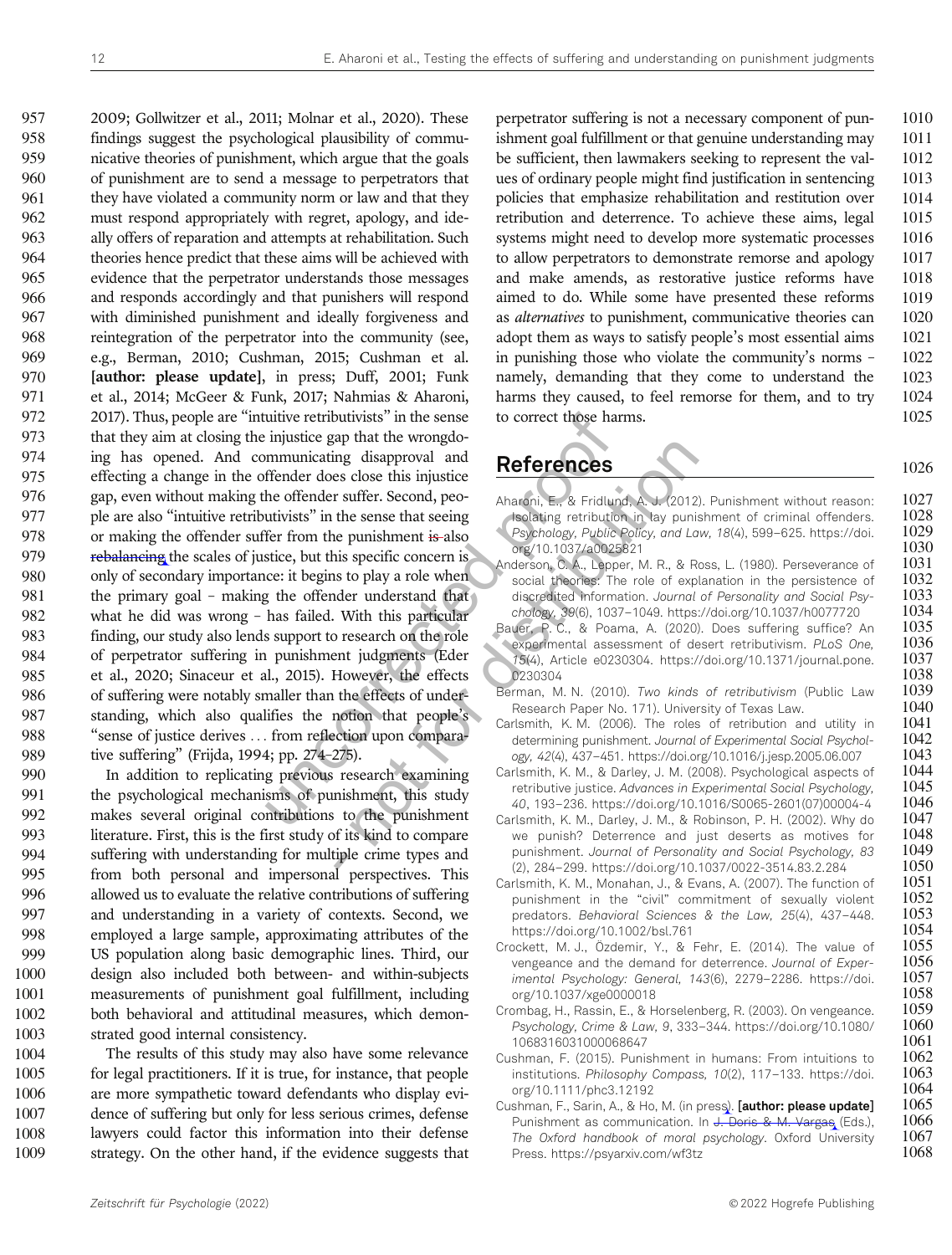taking? Effects of observed emotional reactions on revenge

- 1069 Darley, J. M., Carlsmith, K. M., & Robinson, P. H. (2000). Incapac-<br>1070 itation and just deserts as motives for punishment. *Law and* 1070 itation and just deserts as motives for punishment. *Law and*<br>1071 *Human Behavior, 24(*6), 659-683. https://doi.org/10.1023/ 1071 Human Behavior, 24(6), 659–683. https://doi.org/10.1023/ 1072 A:1005552203727 1073 Duff, R. A. (2001). Punishment, communication, and community. 1074 Oxford University Press. 1075 Duff, R. A. (2002). [Author: Please add publisher] Punishing the 1076 young. In I. Weijers & R. A. Duff (Eds.), Punishing Juveniles: 1077 Principle and Critique (pp. 115–134). 1078 Eder, A., Mitschke, V., & Gollwitzer, M. (2020). What stops revenge<br>1079 taking? Effects of observed emotional reactions on revenge 1080 seeking. Aggressive Behavior, 46(4), 305–316. https://doi.org/ 1081 10.1002/ab.21890 1082 Ellsworth, P. C., & Ross, L. (1983). Public opinion and capital 1083 punishment: A close examination of the views of abolitionists<br>1084 and retentionists. *Crime & Delinguencv. 29.* 116-169. https:// 1084 and retentionists. Crime & Delinquency, 29, 116–169. https:// 1085 doi.org/10.1177/001112878302900105 1086 Fehr, E., & Fischbacher, U. (2004). Third-party punishment and 1087 social norms. Evolution and Human Behavior, 25(2), 63–87. 1088 https://doi.org/10.1016/S1090-5138(04)00005-4 1089 Frijda, N. H. (1994). The Lex Talionis: On vengeance. In S. H. M.<br>1090 van Goozen, N. E. van der Poll, & J. A. Sergeant (Eds.). 1090 van Goozen, N. E. van der Poll, & J. A. Sergeant (Eds.), 1091 Emotions: Essays on emotion theory (pp. 263–289). Erlbaum. 1092 Funk, F., McGeer, V., & Gollwitzer, M. (2014). Get the message:<br>1093 Punishment is satisfying if the transgressor responds to its 1093 Punishment is satisfying if the transgressor responds to its<br>1094 communicative intent *Personality and Social Psychology Bulletin* 1094 communicative intent. Personality and Social Psychology Bulletin,<br>1095 40(8). 986–997. https://doi.org/10.1177/0146167214533130 1095 40(8), 986–997. https://doi.org/10.1177/0146167214533130 1096 Gerber, M. M., & Jackson, J. (2013). Retribution as Revenge and<br>1097 Retribution as Just Deserts. *Social Justice Research. 26*(1). 1097 Retribution as Just Deserts. Social Justice Research, 26(1), 1098 61–80. https://doi.org/10.1007/s11211-012-0174-7
- 1099 Gollwitzer, M., & Denzler, M. (2009). What makes revenge sweet:<br>1100 Seeing the offender suffer or delivering a message? Journal of
- 
- 1101 Experimental Social Psychology, 45(4), 840–844. https://doi. 1102 org/10.1016/j.jesp.2009.03.001
- 1103 Gollwitzer, M., Meder, M., & Schmitt, M. (2011). What gives victims<br>1104 satisfaction when they seek revenge? *European Journal of*
- 1104 satisfaction when they seek revenge? European Journal of
- 1106 ejsp.782
- 1107 Gromet, D. M., & Darley, J. M. (2009). Punishment and beyond: 1108 Achieving justice through the satisfaction of multiple goals.

1109 Law & Society Review, 43(1), 1–38. https://doi.org/10.1111/

- 1110 j.1540-5893.2009.00365.x 1111 Kleinke, C. L., Wallis, R., & Stalder, K. (1992). Evaluation of a rapist as a function of expressed intent and remorse. The Journal of 1113 Social Psychology, 132(4), 525–537. https://doi.org/10.1080/ 1114 00224545.1992.9924732
- Marshall, J., Yudkin, D. A., & Crockett, M. J. (2020). [author: 1116 please update] Children punish third parties to satisfy 1117 both consequentialist and retributive motives. Nature Human 1118 Behaviour,1–8. https://doi.org/10.1038/s41562-020-00975-9

Seeing the offender suffer or delivering a message? Journal of

1105 Social Psychology, 41(3), 364–374. https://doi.org/10.1002/

- 1119 McFatter, R. M. (1982). Purposes of punishment: Effects of 1120 utilities of criminal sanctions on perceived appropriateness. 1121 Journal of Applied Psychology, 67(3), 255–267. https://doi.org/ 1122 10.1037/0021–9010.67.3.255<br>1123 McGeer, V., & Funk. F. (2017). Aı
- 1123 McGeer, V., & Funk, F. (2017). Are "optimistic" theories of criminal 1124 justice psychologically feasible? The probative case of civic 1125 republicanism. *Criminal Law and Philosophy, 11*, 523–544.<br>1126 https://doi.org/10.1007/s11572-015-9381-2 1126 https://doi.org/10.1007/s11572-015-9381-2
- 1127 Miller, D. T. (2001). Disrespect and the experience of injustice. 1128 Annual Review of Psychology, 52, 527–553. https://doi.org/ 1129 10.1146/annurev.psych.52.1.527<br>1130 - Molnar, A., Chaudhrv, S., & Loew
- Molnar, A., Chaudhry, S., & Loewenstein, G. F. (2020). It's not  $1131$  about the money. It's about sending a message!: Unpacking the  $\,$ 1132 components of revenge. https://ssrn.com/abstract=3524910
- 1133 Moore, M. S. (1997). Placing blame: A general theory of criminal<br>1134 law. Oxford University Press. law. Oxford University Press.
- Nadelhoffer, T., Heshmati, S., Kaplan, D., & Nichols, S. (2013). Folk 1135<br>retributivism and the communication confound. Economics and 1136 retributivism and the communication confound. Economics and 1136<br>Philosophy, 29(2), 235-261. https://doi.org/10.1017/ 1137 Philosophy, 29(2), 235–261. https://doi.org/10.1017/ 1137 S0266267113000217<br>htmias. E.. & Aharoni. E. (2017). Communicative theories of 1139
- Nahmias, E., & Aharoni, E. (2017). Communicative theories of 1139 punishment and the impact of apology. In C. W. Surprenant 1140<br>(Ed.), Rethinking punishment in an era of mass incarceration 1141 (Ed.), Rethinking punishment in an era of mass incarceration 1141 (pp. 144–161). Routledge. 1142

Orth, U. (2004). Does perpetrator punishment satisfy victims' 1143<br>feelings of revenge? Aggressive Behavior-Aggressive Behavior 1144 feelings of revenge? Aggressive Behavior. Aggressive Behavior 1144<br>[Author: Please check & approve the source title], 30(1), 62-70, 1145 [Author: Please check & approve the source title],  $30(1)$ ,  $62-70$ , 1145<br>https://doi.org/10.1002/ab.20003

- https://doi.org/10.1002/ab.20003<br>naceur, M., Kopelman, S., Vasiljevic, D., & Haag, C. (2015). Wee Sinaceur, M., Kopelman, S., Vasiljevic, D., & Haag, C. (2015). Weep 1147<br>and get more: When and why sadness expression is effective in 1148 and get more: When and why sadness expression is effective in  $1148$ <br>negotiations. Journal of Applied Psychology. 100(6). 1847–1871.  $1149$ negotiations. Journal of Applied Psychology, 100(6), 1847-1871. 1149<br>https://doi.org/10.1037/a0038783 https://doi.org/10.1037/a0038783 1150<br>nith. A. (2014). Older adults and technology use. Adoption is 1151
- Smith, A. (2014). Older adults and technology use. Adoption is 1151 increasing, but many seniors remain isolated from digital life.  $1152$ <br>Pew Research Center. http://www.pewinternet.org/2014/04/  $1153$ Pew Research Center. http://www.pewinternet.org/2014/04/ 1153 03/older-adults-and-technology-use/<br>iijders, T. A., & Bosker, R. J. (2011). Multilevel analysis: An 1155
- Snijders, T. A., & Bosker, R. J. (2011). Multilevel analysis: An 1155<br>introduction to basic and advanced multilevel modeling. Sage. 1156 introduction to basic and advanced multilevel modeling. Sage.  $1156$ <br>vardawski, M., & Hilbig, B. E. (2020). The motivational basis of  $1157$
- Twardawski, M., & Hilbig, B. E. (2020). The motivational basis of 1157<br>third-party punishment in children. PLoS One, 15(11), Article 1158 third-party punishment in children. PLoS One, 15(11), Article 1158<br>e0241919. https://doi.org/10.1371/journal.pone.0241919 1159 e0241919. https://doi.org/10.1371/journal.pone.0241919 1159<br>Jmar. N. (1974). Retributive and utilitarian motives and other 1160
- Vidmar, N. (1974). Retributive and utilitarian motives and other 1160<br>
correlates of Canadian attitudes toward the death penalty. 1161 correlates of Canadian attitudes toward the death penalty. 1161<br>Canadian Psychologist/Psychologie Canadienne. 15(4). 337- 1162 Canadian Psychologist/Psychologie Canadienne, 15(4), 337-<br>356. https://doi.org/10.1037/h0081769 356. https://doi.org/10.1037/h0081769 1163
- Vidmar, N., & Miller, D. T. (1980). **[author: please check & approve** 1164<br>**vol and issuel** Social psychological processes underlying 1165 **vol and issue]** Social psychological processes underlying 1165<br>attitudes toward legal punishment. Law and Society Review. 1166 attitudes toward legal punishment. Law and Society Review, 14(3), 565–602. https://doi.org/10.2307/3053193 1167<br>k. M., Applegate, B. K., Ouellette, H. M., Bolin, R. M., & Aizpu- 1168
- 03/older-adults-and-<br>
105138(04)00005-4<br>
1061s: On vengeance. In S. H. M. Snijders, T. A., & Bosk<br>
Pholl, & J. A. Sergeant (Eds.), introduction to basic theory (pp. 263–289). Erlbaum. Twardawski, M. & Hilbig<br>
106. Theory Vuk, M., Applegate, B. K., Ouellette, H. M., Bolin, R. M., & Aizpu- 1168 rua, E. (2020). The pragmatic public? The impact of practical  $1169$ <br>concerns on support for punitive and rehabilitative prison  $1170$ concerns on support for punitive and rehabilitative prison 1170<br>policies American Journal of Criminal Justice 45(2) 273-292. 1171 policies. American Journal of Criminal Justice, 45(2), 273-292. https://doi.org/10.1007/s12103-019-09507-2 1172<br>arr, M., Meier, R. F., & Erickson, M. L. (1983). Norms, theories of 1173
	- Warr, M., Meier, R. F., & Erickson, M. L. (1983). Norms, theories of  $1173$ <br>punishment. and publicly preferred penalties for crimes.  $1174$ punishment, and publicly preferred penalties for crimes. 1174<br>Sociological Quarterly. 24(1). 75-91. https://doi.org/10.1111/ 1175 Sociological Quarterly, 24(1), 75–91. https://doi.org/10.1111/ 1175<br>j.1533-8525.1983.tb02229.x 1176 j.1533-8525.1983.tb02229.x 1176
	- A. Sergeant (Eds.), introduction to basic and advanced<br>
	263–289). Eribaum. Twardawski, M., & Hilbig, B. E. (2020)<br>
	46167214533130<br>
	Serve responds to its energiant in children in children<br>
	46167214533130<br>
	and experiment in Westfall, J., Kenny, D. A., & Judd, C. M. (2014). Statistical power 1177<br>and optimal design in experiments in which samples of 1178 and optimal design in experiments in which samples of 1178<br>participants respond to samples of stimuli. Journal of Exper- 1179 participants respond to samples of stimuli. Journal of Exper-<br>imental Psychology: General. 143(5). 2020-2045. https://doi. 1180 imental Psychology: General, 143(5), 2020–2045. https://doi. 1180 org/10.1037/xge0000014
		- Zhou, Y., Jiao, P., & Zhang, Q. (2017). Second-party and third-party  $1182$ punishment in a public goods experiment. Applied Economics 1183<br>Letters. 24(1). 54–57. https://doi.org/10.1080/13504851.2016. 1184 Letters, 24(1), 54–57. https://doi.org/10.1080/13504851.2016. 1184 1161709 **1185**

| History                            | 1186 |
|------------------------------------|------|
| Received April 3, 2020             | 1187 |
| Revision received January 22, 2021 | 1188 |
| Accepted April 26, 2021            | 1189 |
| Published online XX, 2022          | 1190 |

**Acknowledgments** 1191<br>All study methods were preregistered at PsychArchives.org.We 1192 All study methods were preregistered at PsychArchives.org.We 1192<br>thank Respondi for participant recruitment and data collection. 1193 thank Respondi for participant recruitment and data collection, PsychLab, a service of the ZPID – Leibniz Institute for Psychology  $1194$ for financial support, Robert Moulder and Sharlene Fernandes for 1195<br>analytic support and the members of the Cooperation Conflict 1196 analytic support, and the members of the Cooperation, Conflict, 1196<br>and Cognition Lab including Sharlene Fernandes. Corev H. Allen. 1197 and Cognition Lab including Sharlene Fernandes, Corey H. Allen, 1197<br>Saskia Verkiel, and Angela Wingers for helpful comments on 1198 Saskia Verkiel, and Angela Wingers for helpful comments on 1198 drafts of this manuscript.